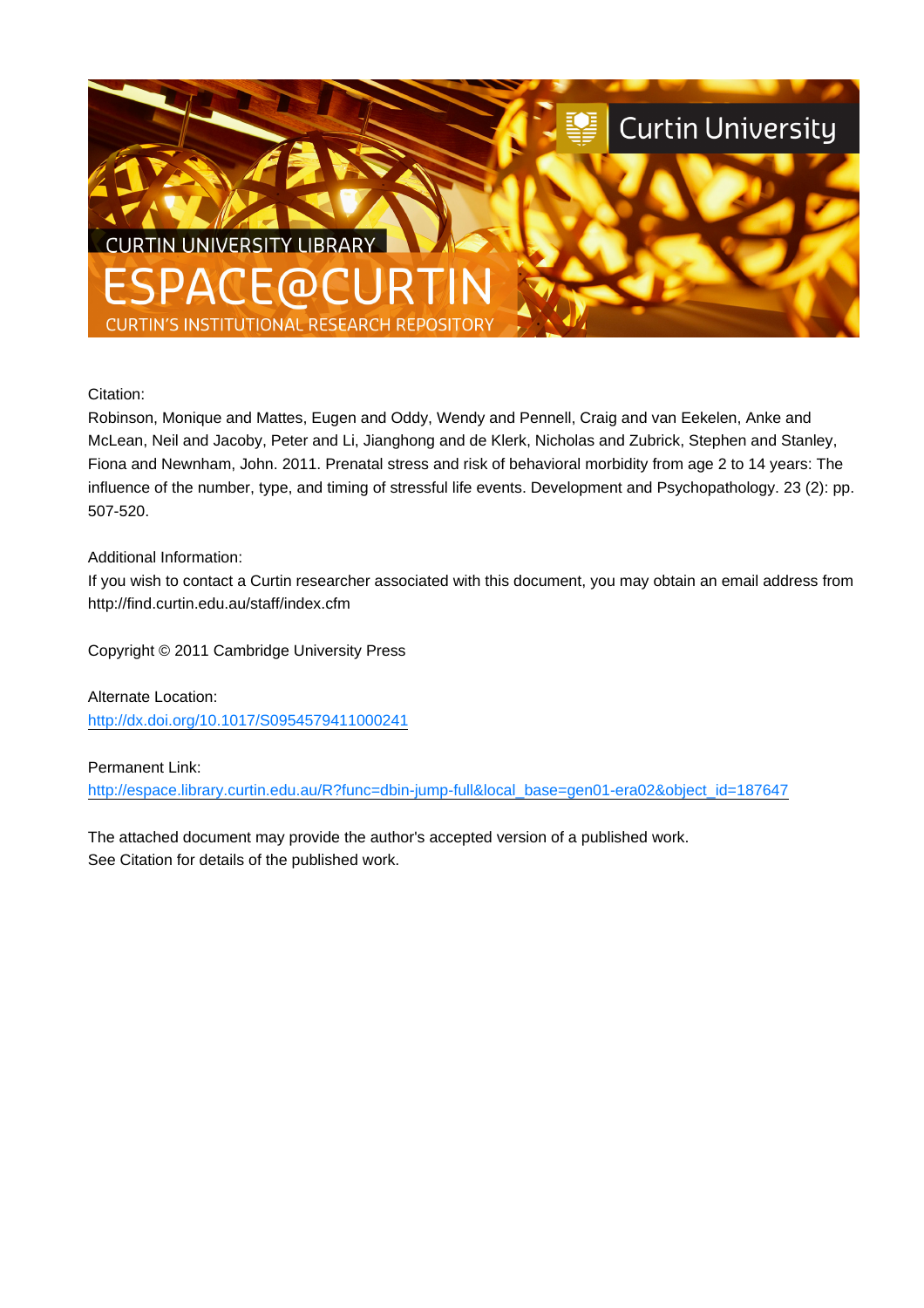# REGULAR ARTICLE

Prenatal stress and risk of behavioral morbidity from age 2 to 14 years: The influence of the number, type, and timing of stressful life events

MONIQUE ROBINSON,<sup> $a$ </sup> EUGEN MATTES, $a$ <sup>*N*</sup> WENDY H. ODDY, $a$ <sup>*CRAIG E. PENNELL*, $a$ <sup>*N*</sup></sup> ANKE VAN EEKELEN,<sup>a</sup> NEIL J. MCLEAN,<sup>a</sup> PETER JACOBY,<sup>a</sup> JIANGHONG LI,<sup>b</sup> NICHOLAS H. DE KLERK,<sup>a</sup> STEPHEN R. ZUBRICK, $b$  FIONA J. STANLEY, $a$  and JOHN P. NEWNHAM $b$ <sup>a</sup>University of Western Australia; and  $^{b}$ Curtin University

#### Abstract

The maternal experience of stressful events during pregnancy has been associated with a number of adverse consequences for behavioral development in offspring, but the measurement and interpretation of prenatal stress varies among reported studies. The Raine Study recruited 2900 pregnancies and recorded life stress events experienced by 18 and 34 weeks' gestation along with numerous sociodemographic data. The mother's exposure to life stress events was further documented when the children were followed-up in conjunction with behavioral assessments at ages 2, 5, 8, 10, and 14 years using the Child Behavior Checklist. The maternal experience of multiple stressful events during pregnancy was associated with subsequent behavioral problems for offspring. Independent (e.g., death of a relative, job loss) and dependent stress events (e.g., financial problems, marital problems) were both significantly associated with a greater incidence of mental health morbidity between age 2 and 14 years. Exposure to stressful events in the first 18 weeks of pregnancy showed similar associations with subsequent total and externalizing morbidity to events reported at 34 weeks of gestation. These results were independent of postnatal stress exposure. Improved support for women with chronic stress exposure during pregnancy may improve the mental health of their offspring in later life.

The hypothesis that prenatal maternal stress and anxiety directly affect neurobehavioral development remains under scrutiny (Kofman, 2002). Maternal stress experience during pregnancy has been associated with an increase in perinatal risks such as preterm birth (Dole et al., 2003; Wadhwa et al., 2001) and low birth weight (Paarlberg et al., 1999; Rondo et al., 2003). These factors in turn may lead to adverse cognitive and developmental outcomes for the child (Talge, Neal, & Glover, 2007; Van den Bergh, Mulder, Mennes, & Glover, 2005; Wadhwa, Sandman, Porto, Dunkel-Schetter, & Garite, 1993).

Stress in pregnancy has also been associated with increased risks for difficult infant temperament (Austin, Hadzi-Pavlovic, Leader, Saint, & Parker, 2005), poor infant motor development (Huizink, Robles de Medina, Mulder, Visser, & Buitelaar, 2003), attention-deficit/hyperactivity disorder (Rodriguez & Bohlin, 2005), and adolescent psychosis (Spauwen, Krabbendam, Lieb, Wittchen, & van Os, 2004). In one study, maternal antenatal anxiety accounted for around 15% of the attributable load for overall behavioral problems in 4-year-old children (O'Connor, Heron, Golding, Beveridge, & Glover, 2002).

Studies describing the associations between maternal stress during pregnancy and psychological outcomes in offspring have utilized many different measurement approaches. The measurement of stress has encompassed anything from the experience of major psychological trauma or bodily threat to the experience of more common stressors such as money or relationship problems (Glynn, Dunkel-Schetter, Wadhwa, & Sandman, 2004). Stress has also been conceptualized as maternal anxiety (O'Connor et al., 2002) and both state and trait anxiety (Kofman, 2002). The measurement of stressful life events has posed a challenge for researchers in medicine and the social sciences (Brugha & Cragg, 1990; Dohrenwend & Dohrenwend, 1978; Monroe & Reid, 2008; Wethington, Brown, & Kessler, 1995). Stressful life events represent situ-

The Raine Study is funded by the Raine Medical Research Foundation at the University of Western Australia, the National Health and Medical Research Council of Australia, the Telstra Foundation, the Western Australian Health Promotion Foundation, and the Australian Rotary Health Research Fund. We also acknowledge the Telethon Institute for Child Health Research and a National Health and Medical Research Council of Australia Program Grant (ID 003209), which supported the 14-year follow-up, and Australian Health Management, which supported the preparation of this paper. We are extremely grateful to all of the families who took part in this study and the entire Raine Study Team.

Address correspondence and reprint requests to: Monique Robinson, Telethon Institute for Child Health Research, Center for Child Health Research, University of Western Australia, P.O. Box 855, West Perth, WA 6872, Australia; E-mail: moniquer@ichr.uwa.edu.au.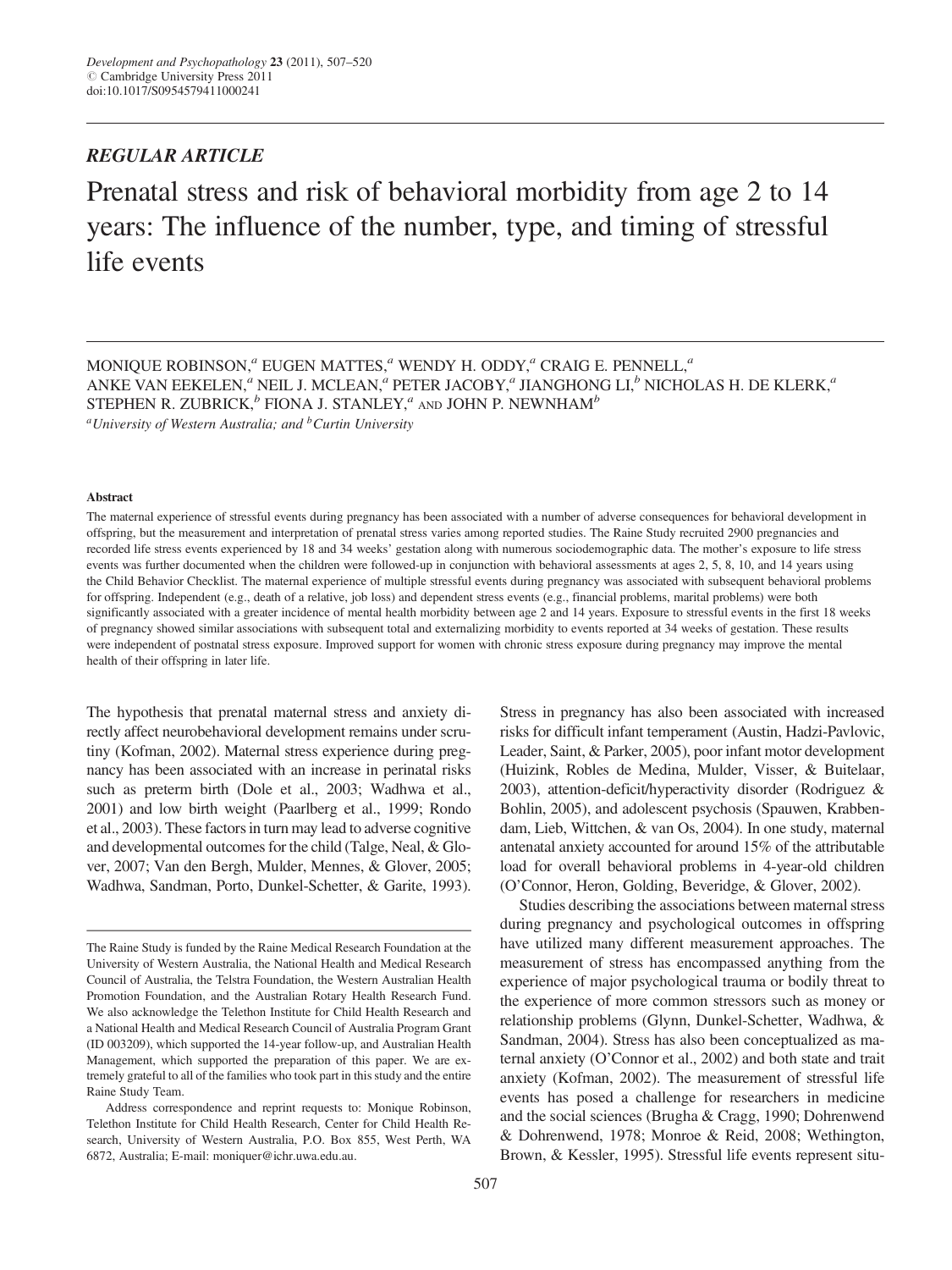ations or environmental conditions requiring change or adjustment (Lobel, 1994). Measures range from large format life event inventories (Holmes & Rahe, 1967) to short measures of stress (Cohen, Kamarck, & Mermelstein, 1983), but all measures face the challenge of how to account for interpersonal differences in the appraisal and adjustment to stressful life experiences (Talge et al., 2007).

What remains unknown is whether the (a) number, (b) type, and (c) timing of stress events have an individual or joint bearing on subsequent child behavioral development. Because of the variation in stress measurement, a dose–response relationship between the number of events experienced and behavioral outcomes has not been firmly established. Exposure to multiple stressors during pregnancy is likely to be common; not only does pregnancy incite a number of changes in the mother's life circumstances that can be stressful, but pregnancy and birth can be viewed as stressful life experiences in their own right (Geller, 2004; Robertson, Grace, Wallington, & Stewart, 2004). Pregnancy is also a time of emotional and social upheaval and the affective and physical adjustments that are required include changes in employment, interpersonal relationships, and financial security (Saunders, Lobel, Veloso, & Meyer, 2006; Seguin, Potvin, St-Denis, & Loiselle, 1995). Therefore, an analysis of the effect of an accumulation of stress exposure is important. The type of stressful event experienced may differentially determine the impact on behavioral development, and some authors argue that failing to separate different types of stressful life events could hinder the generalization of results (Paarlberg, Vingerhoets, Passchier, Dekker, & Van Geijn, 1995; Rudolph & Hammen, 1999). The stress-generation model of depression suggests that the nature of stressful life events differs according to whether they are independent (events whose occurrence is outside the individual's control), such as the death of a family member or friend, or dependent (events that an individual at least partly contributes to), such as relationship problems and moving house (Hammen, 1991; Rudolph & Hammen, 1999; Safford, Alloy, Abramson, & Crossfield, 2007). In addition, there are conflicting results as to the importance of gestational age at the time of exposure to stress (Kofman, 2002), with some animal (Schneider, Roughton, Koehler, & Lubach, 1999) and human (Glynn, Wadhwa, Dunkel-Schetter, Chicz-Demet, & Sandman, 2001; Laplante et al., 2004; Malaspina et al., 2008; Paarlberg et al., 1999) studies indicating greater risk earlier in pregnancy. Other studies have found that the effect of stress on behavioral outcomes is more pronounced later in gestation (Hedegaard, Henriksen, Sabroe, & Secher, 1993; O'Connor et al., 2002). Because of critical periods of fetal development and differences in how women perceive and react to stress at different times in pregnancy, information on timing may be essential for understanding the nature and severity of outcomes due to stress exposure (Glynn et al., 2004; Talge et al., 2007).

Retrospective recall of stress experience is known to be unreliable (Entringer et al., 2008), and human studies on the longterm impact of prenatal stress are made difficult as many of the environmental stressors in the prenatal environment continue to exert an influence on child development in the postnatal environment (Van den Bergh et al., 2005). There are only a few studies that have the capacity to examine the impact of prospectively collected stress exposure data in pregnancy on outcome measures collected through to early adolescence, and to adjust for later stress experience to isolate pregnancy-specific effects (O'Connor et al., 2002). In this study, we used data from the Western Australian Pregnancy Cohort (Raine) Study. The aim of this study was to determine the impact of maternal stressful life events experienced during pregnancy on offspring behavioral outcomes over 14 years, with differentiation between the number, type, and timing of stressful life events as predictors of behavioral problems in children and adolescents.

#### Method

# Study design

The Western Australian Pregnancy Cohort (Raine) Study is a prospective population-based pregnancy cohort study of 2868 live births followed from 16 weeks' gestation until the adolescent years.

#### Participants

Pregnancies were recruited between May 1989 and November 1991 ( $N = 2,900$ ) at King Edward Memorial Hospital (KEMH; Western Australia's only tertiary obstetric centre), and nearby private clinics in Perth, Western Australia. The full summary of enrolment methods has been published elsewhere (Newnham, Evans, Michael, Stanley, & Landau, 1993). In brief, the study recruited women with a pregnancy between 16 and 20 weeks' gestation (mean  $= 18$  weeks), with sufficient English language skills, an expectation to deliver their baby at KEMH, and an intention to reside in Western Australia to allow for follow-up of the child.

Participants provided data regarding psychosocial and demographic characteristics at enrolment, which was then updated with further data collection at 34 weeks' gestation. Clinical data relating to the pregnancy and birth were collated and the families were followed up at ages 1, 2, 3, 5, 8, 10, and 14 years using questionnaires in addition to physical assessments. Each participant in the study provided informed consent at enrolment and again at each follow-up. The protocols for the study were approved by the Human Research Ethics Committees at KEMH and/or Princess Margaret Hospital for Children in Perth, Western Australia.

## Attrition bias

We were able to recruit 90% of those eligible for the study and the initial sample was representative of the KEMH population. Those who were socially disadvantaged were less likely to remain in the study in the early years, but by 14 years the population was similar to the Western Australian population (Li et al., 2008; Robinson et al., 2010). At the 14-year fol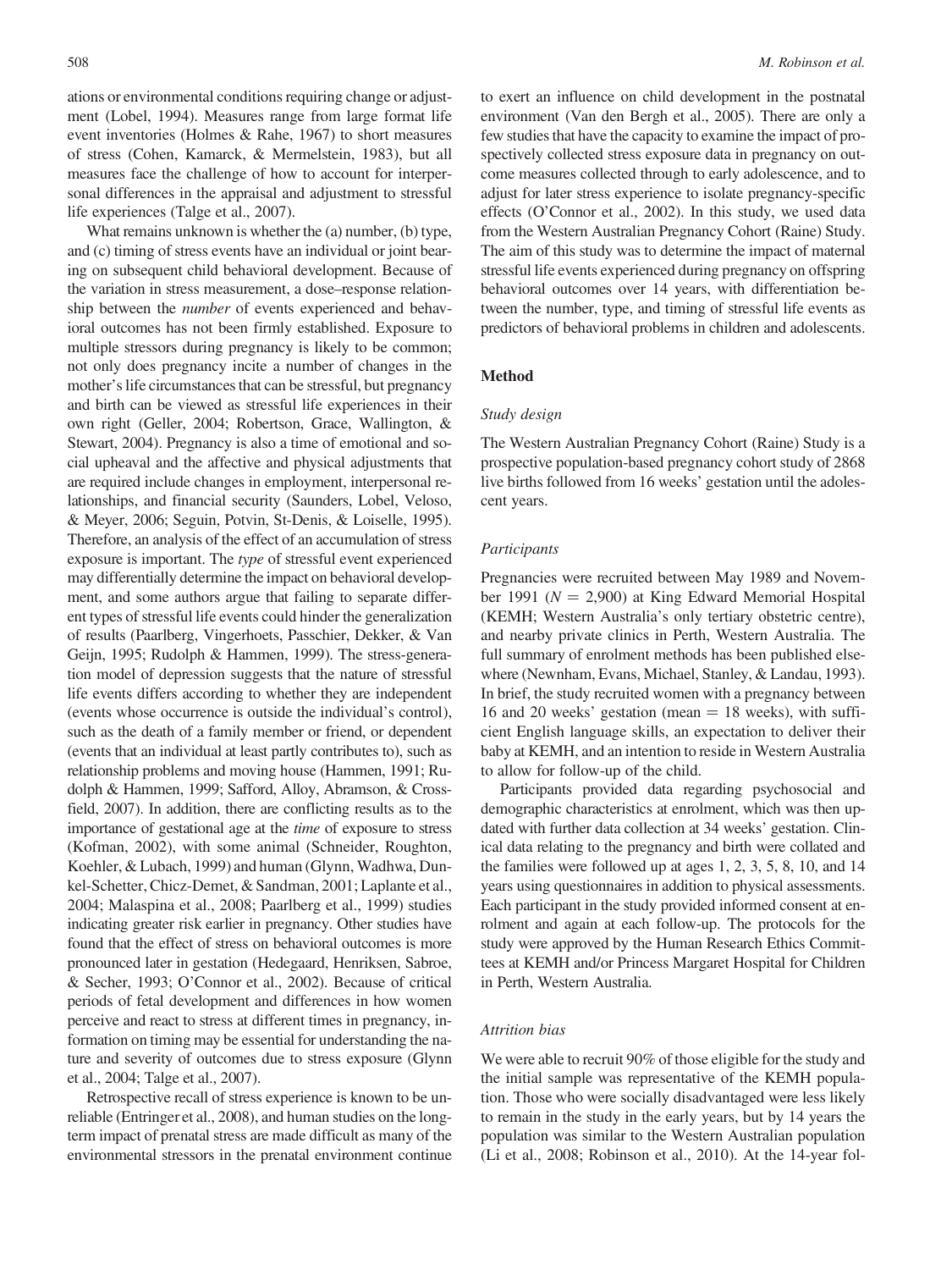low-up, 1,860 study children and their families were eligible for follow-up (357 deferred participation, 207 were unable to be traced, 412 had withdrawn, and 32 were deceased). The cohort participation rates are presented in Figure 1.

## Outcome variable

Child Behavior Checklist (CBCL). Child behavioral data were collected at the 2-, 5-, 8-, 10-, and 14-year follow-ups. The CBCL for Ages 2–3 (CBCL/2–3), a 99-item, empirically validated measure of child behavior by parent report was used at the 2-year follow-up (Achenbach, Edelbrock, & Howell, 1987). At further follow-ups the CBCL for Ages 4–18 (CBCL/4–18), a 118-item instrument, was administered (Achenbach, 1991). The CBCL has demonstrated good sensitivity

(83% overall) and specificity (67% overall) to a clinical psychiatric diagnosis and good test–retest reliability in a Western Australian clinical calibration (Zubrick et al., 1997) and has been widely used internationally in peer-reviewed literature on child behavioral development (Bérubé & Achenbach, 2007).

The raw scores produced by the CBCL were converted into T scores for total, internalizing (withdrawal, somatic complaints, anxious/depressed), and externalizing (delinquency, aggression) behavior as specified by the manual for each of the follow-up years (Achenbach, 1991). The recommended clinical cutoff scores ( $T \ge 60$ ) were applied to the CBCL T scores to obtain three binary variables indicative of clinically significant scores on the total, internalizing, and externalizing problem scales (Achenbach, 1991). Scoring above this clinical cutoff is referred to as behavioral morbidity in this study.



Figure 1. The Western Australian Pregnancy Cohort (Raine) Study participation rates at each follow-up from birth to 14 years and the reasons for not participating at each follow-up.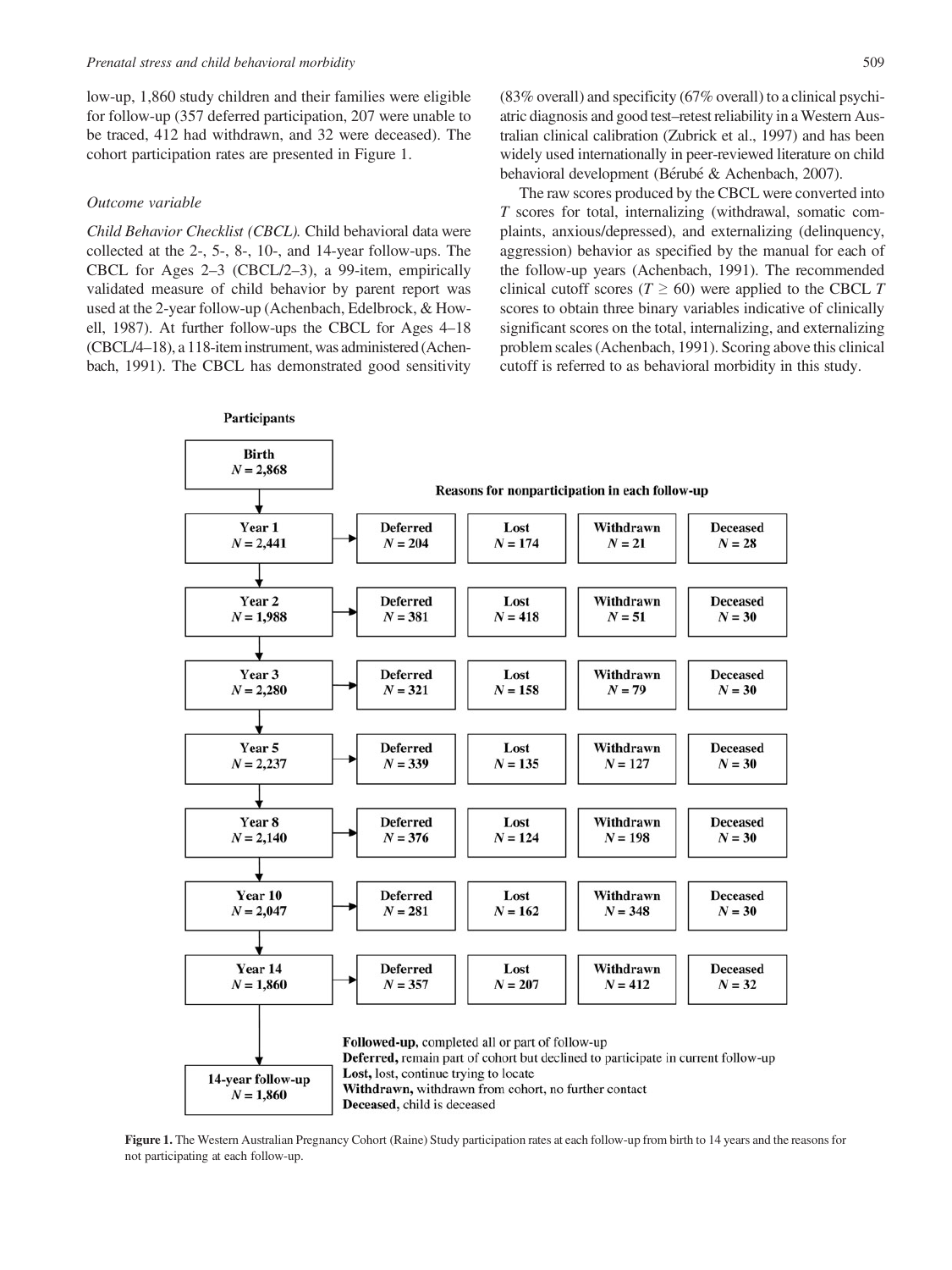# Predictor variable

Life stress events. We aimed to explore the experience of life stress events in pregnancy by examining the number, type, and timing of events experienced. Mothers were asked at 18 weeks' and 34 weeks' gestation whether or not they had experienced any of 10 major life stress events selected from the 67 item life stress inventory developed by Tennant and Andrews (1976). These included pregnancy problems, death of a close friend or relative, separation or divorce, marital problems, problems with children, job loss (involuntary), partner's job loss (involuntary), money problems, residential move, or other stressful event. The question on the 18-week gestation questionnaire asked whether any of the events had been experienced since becoming pregnant and, on the 34-week gestation questionnaire, whether any of the events had been experienced within the last 4 months, ensuring that the same event was not counted twice. As with previous studies, responses were recorded as "yes" or "no" in order to maximize effective recall (Carmichael, Shaw, Yang, Abrams, & Lammer, 2007).

Number of stress events experienced. We computed a total stressful life events index score by summing the number of "yes" responses to the listed events, giving equal weight to each. This index was computed for all stressful life events reported throughout pregnancy. In order to compare those mothers who experienced stressful events during pregnancy with those who experienced no stressful events, we categorized the total life stressful events index score into a categorical indicator representing those mothers who experienced zero, one, two, three, four, five, and six or more stressful events.

Type of stress events experienced. We separated events that were considered to be independent (beyond the individual's control) as opposed to dependent (at least partly within the individual's control; Hammen, 1991; Rudolph & Hammen, 1999; Table 1). This categorization was based on the Hammen model that differentiates between the effects of stress exposure versus stress generation (Hammen, 1991). The number of "yes"

responses was summed and two continuous variables were created measuring (a) the number of independent stress events and (b) the number of dependent stress events experienced.

Timing of stress events experienced. Finally we computed separate index scores for all events reported at 18 and at 34 weeks' gestation. The number of "yes" responses was summed and two continuous variables were created measuring (a) the number of stress events at 18 weeks' gestation and (b) the number of stress events experienced by 34 weeks' gestation. As already noted, the questionnaires were worded to ensure that the same event was not counted twice.

## Control variables

The control variables selected for adjustment in our analysis included numerous pre- and perinatal factors known to be associated with both prenatal stress experience and mental health outcomes in children (Robinson et al., 2008). These variables included maternal sociodemographic characteristics from the prenatal period including maternal age (years), maternal education (highest year of secondary education completed), and maternal ethnicity (Caucasian compared with non-Caucasian; Aboriginal mothers were excluded from the study because there were too few cases). Maternal cigarette smoking during the first 18 weeks of pregnancy (cigarettes per day) was included in the model, as was the number of standard alcoholic drinks consumed per week at 18 weeks' gestation, total family income ( $\leq$ \$24,000 per annum compared with  $>$ \$24,000 per annum), and the presence of the biological father in the family home (yes/no). We also controlled for gestational age (in weeks, centered at the mean), birth weight (in grams, centered at the mean), and breastfeeding duration in months (Li et al., 2008). We did not have a measure of maternal psychopathology during pregnancy, but we did have a measure of whether the mother had ever been treated for an emotional or mental health problem at the child's 8-year follow-up (yes/no). Finally, we adjusted for the experience of stressful events at the 2-, 5-, 8-, 10-, and 14-year follow-ups using the same life stress

18 Weeks  $(N = 2,785)$ 34 Weeks  $(N = 2,545)$ Type of Stress  $\qquad \qquad$  Life Event Experienced  $n \qquad \qquad % \qquad n \qquad \qquad %$ Independent Death of a relative 149 5.4 138 5.4<br>Death of a friend 55 2.0 43 1.7 Death of a friend  $55$  2.0 43 1.7<br>
Your own job loss (not voluntary) 83 3.0 36 1.4 Your own job loss (not voluntary) Your partner's job loss (not voluntary) 135 4.8 135 5.3 Pregnancy problems 724 26.0 510 20.0 Dependent Separation or divorce 113 4.1 77 3.0<br>Residential move 454 16.3 465 18.3 Residential move  $\begin{array}{ccc} 454 & 16.3 \\ \text{Marital problems} & 246 & 8.8 \end{array}$ Marital problems 246 8.8 183 7.2 Problems with your children 175 6.3 163 6.4 Money problems 782 28.1 663 26.1

Table 1. Type of stress experienced at each measured time point in pregnancy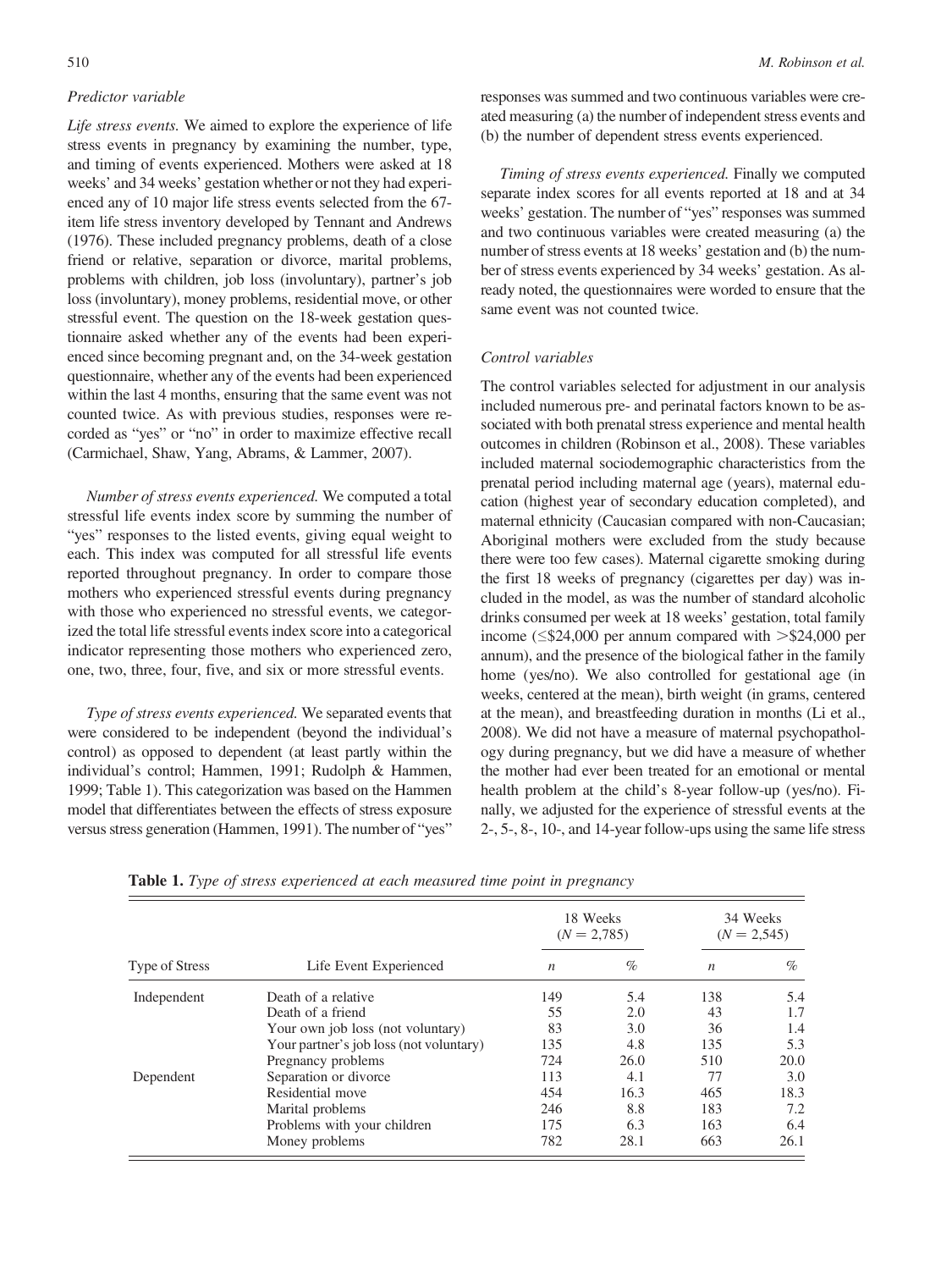event questionnaire administered during pregnancy. The primary caregiver was asked to report which events had been experienced in the previous 12 months.

## Statistical analysis

Frequency data were compared for all outcome, predictor, and control variables, and the percentages of study children scoring above the clinical cutoff for total, internalizing, and externalizing morbidity at each follow-up were graphed. We used logistic regression models with generalized estimating equations (accounting for repeated observations of the same individuals over time) to examine the relationships between our predictor variables and clinically significant T scores (binary indicator,  $T \geq 60$ ) from age 2 to 14 years after establishing that there were no significant interactions between any of our predictor variables and the child's age at follow-up ( $p < .05$ ). The first of our models assessed the relationship between the number of stressful events experienced, the second model compared independent stress events with dependent stress events, and the third model compared events occurring by 18 weeks' gestation with those occurring by 34 weeks' gestation. All of our three generalized estimating equations models first examined univariate relationships, followed by the inclusion of all control variables from pregnancy, and finally the inclusion of the prenatal and postnatal variables, including the experience of stress events in the 12 months preceding each follow-up. This allowed us to examine the effect of adjustment on our models. When we adjusted for maternal psychopathology at the 8-year follow-up, there was no change in the magnitude or direction of our results, and therefore we did not include this variable in our models. We also examined gender interaction effects but these were not significant, and therefore male and female offspring are combined in our models. SPSS 15.0 was used for the analyses.

#### Results

The most commonly reported stressful events experienced in pregnancy were financial difficulties, pregnancy complications, and residential moves (Table 1). Dependent stress events were more common than independent stress events, and most events were more commonly reported at 18 weeks' gestation than at 34 weeks' gestation. At each follow-up, the children born to women who experienced three or more stressful events in pregnancy  $(n = 929)$  had higher rates of behavioral problems across total, internalizing, and externalizing domains (Figure 2). The mothers who experienced greater numbers of stressful events in pregnancy were also more likely to experience stressful life events in the 12 months preceding each subsequent follow-up (Table 2). These mothers also were more likely to be younger mothers, to have completed fewer years of high school, to be living apart from the father of the child during pregnancy, to have a low family income, and to smoke more heavily (all  $p < .001$ ). The dichotomization of the maternal stress experience variable (less than three stress events compared with three or more stress events) for the purposes of comparing frequency data was based on the results observed in Table 3 and Figure 3.

#### Number of stress events experienced

The results for each additional stress event experienced during pregnancy (up to six or more events) compared with no stress events are presented in Table 3. The maternal experience of one or two stress events in pregnancy was not significantly associated with clinically significant CBCL T scores for their child to age 14 when compared with the children of mothers who had experienced no stress events. However, for total behavioral morbidity the maternal experience of three to six or more events during pregnancy was associated with increased child behavioral morbidity in the fully adjusted model. The experience of five and six or more events was associated with a significant risk for increased internalizing morbidity after adjustment for all confounding factors, whereas externalizing morbidity was higher in the children of mothers who reported four or more events when compared with the children of mothers who reported no stressful events. The odds ratios observed decreased following adjustment for potential confounders measured in the prenatal period and then again after postnatal variables were also included in the models. We graphed the adjusted odds ratios for total, internalizing, and externalizing behavioral morbidity (Figure 3) and an association between increasing stress events and morbidity was observed consistent with a log–linear relationship.

#### Type of stress events experienced

Given there was a log–linear relationship between the number of prenatal stress events experienced by the mother and child behavioral outcomes, we analyzed the total number of independent stress events and the total number of dependent stress events as continuous variables (Table 4). The number of independent and dependent events experienced were significantly positively correlated (Spearman  $r = .244$ ,  $p < .001$ ). The number of both independent and dependent stress events experienced showed a significant positive relationship with total, internalizing, and externalizing morbidity before and after adjustment, although the effect of independent stress events on externalizing behavioral morbidity was not significant at  $p < .05$  ( $p = .065$ ). For total and externalizing behavior, the odds ratios were higher for dependent stress events compared with independent stress events, whereas the results for internalizing behavior were similar after pre- and postnatal confounders were included in the model. There was no significant difference between the odds ratios for independent compared with dependent events for any of our outcomes.

## Timing of stress events experienced

We included the total number of events experienced at 18 and 34 weeks' gestation as continuous variables in our final model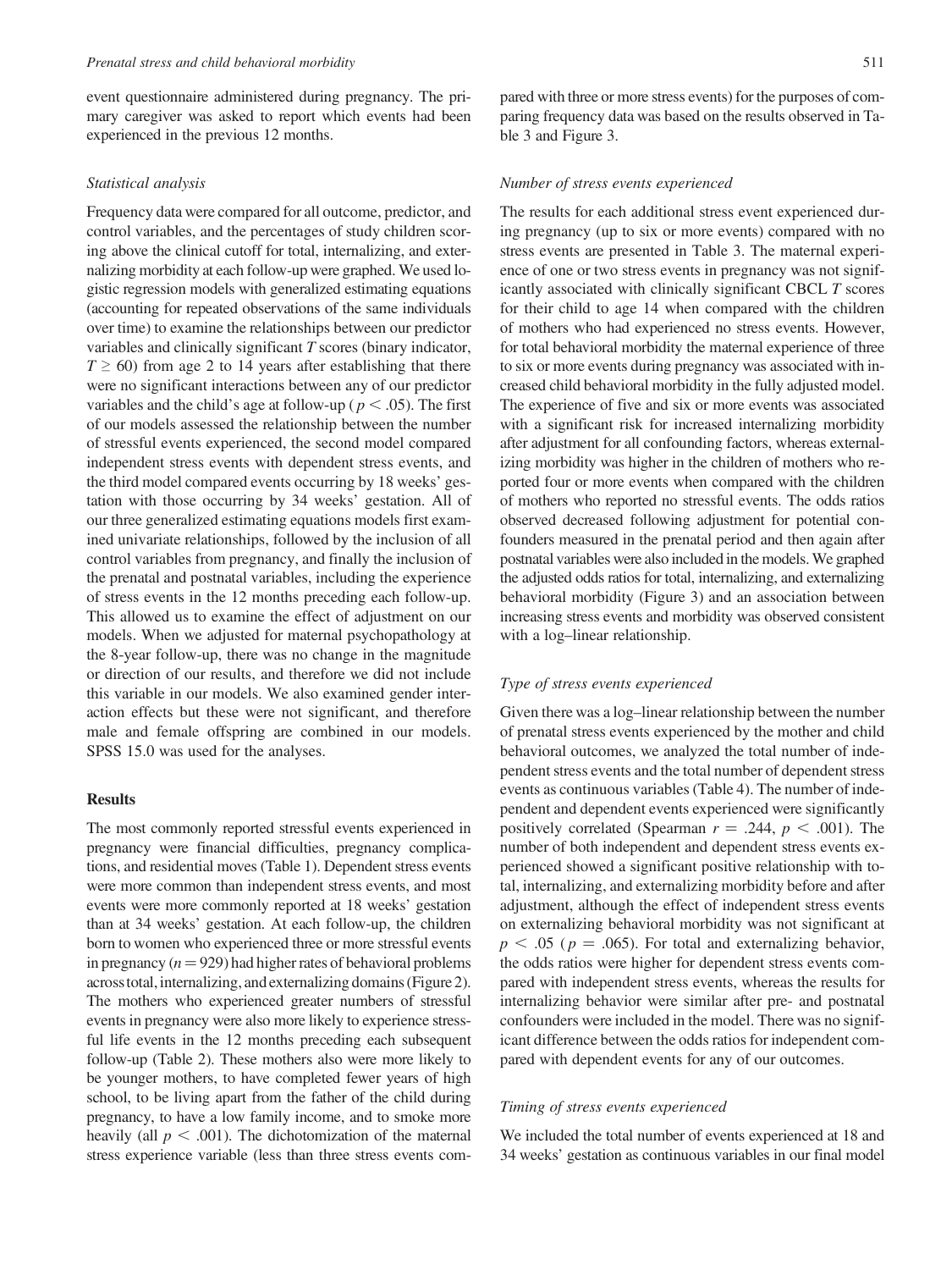

**Figure 2.** Total, internalizing, and externalizing morbidity ( $T \ge 60$ ) by the number of stressful events experienced throughout pregnancy (less than three events, greater than or equal to three events).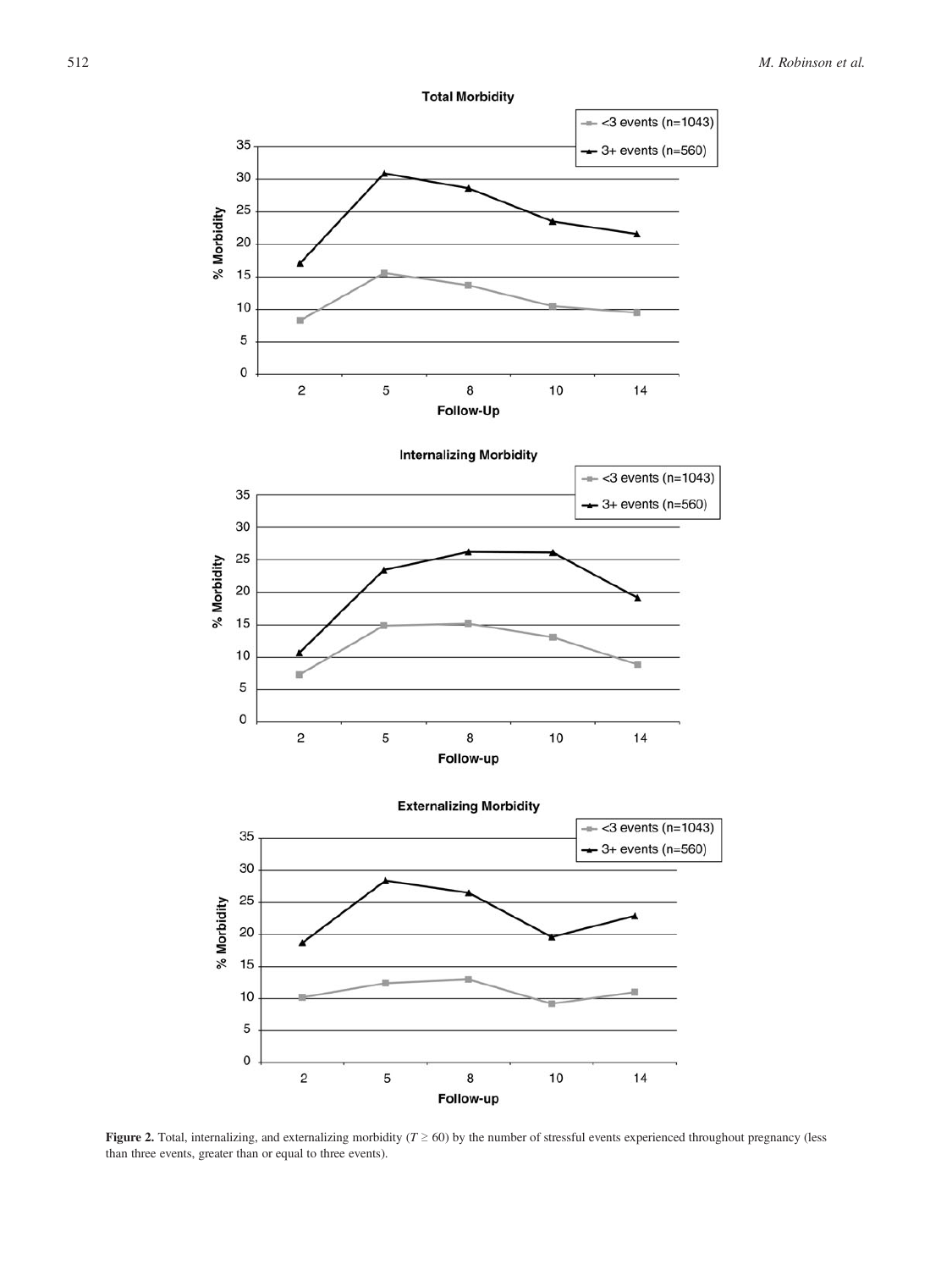|                                                                                                         | $<$ 3 Stress Events<br>$(N = 1,043)$ |                | 3+ Stress Events<br>$(N = 560)$ |            |           |
|---------------------------------------------------------------------------------------------------------|--------------------------------------|----------------|---------------------------------|------------|-----------|
|                                                                                                         | Mean                                 | SD             | Mean                            | SD         | $p^a$     |
| Perinatal factors                                                                                       |                                      |                |                                 |            |           |
| Gestational age (weeks)                                                                                 | 39.0                                 | 1.7            | 38.9                            | 2.0        | .221      |
| Birth weight (g)                                                                                        | 3377.9                               | 540.6          | 3351.0                          | 558.9      | .360      |
| Postnatal factors                                                                                       |                                      |                |                                 |            |           |
| Breastfeeding duration (months)                                                                         | 8.4                                  | 7.2            | 7.7                             | 7.2        | .069      |
| Number of life stress events                                                                            |                                      |                |                                 |            |           |
| 2 years                                                                                                 | 1.1                                  | 1.3            | 2.1                             | 1.7        | $-.001$   |
| 5 years                                                                                                 | 1.1                                  | 1.3            | 2.0                             | 1.6        | $-.001$   |
| 8 years                                                                                                 | 1.1                                  | 1.2            | 1.8                             | 1.6        | $-.001$   |
| 10 years                                                                                                | 1.2                                  | 1.2            | 1.9                             | 1.4        | $-.001$   |
| 14 years                                                                                                | 1.4                                  | 1.3            | 2.2                             | 1.5        | $-.001$   |
| Median                                                                                                  |                                      | 1.0            |                                 | 2.0        |           |
|                                                                                                         | $\boldsymbol{n}$                     | $\%$           | $\boldsymbol{n}$                | $\%$       | $p^{\,b}$ |
| Gender of child                                                                                         |                                      |                |                                 |            | .287      |
| Male                                                                                                    | 542                                  | 52.0           | 282                             | 50.4       |           |
| Female                                                                                                  | 501                                  | 48.0           | 278                             | 49.6       |           |
| Maternal age at conception                                                                              |                                      |                |                                 |            | $-.001$   |
| $<$ 20 years                                                                                            | 46                                   | 4.4            | 55                              | 9.8        |           |
| 20-24.9 years                                                                                           | 156                                  | 15.0           | 138                             | 24.7       |           |
| $25-29.9$ years                                                                                         | 334                                  | 32.1           | 156                             | 27.9       |           |
| 30-34.9 years                                                                                           | 314                                  | 30.2           | 144                             | 25.8       |           |
| $35+$ years                                                                                             | 191                                  | 18.3           | 66                              | 11.8       |           |
| Maternal education                                                                                      |                                      |                |                                 |            | $-.001$   |
| <high completion<="" school="" td=""><td>532</td><td>51.1</td><td>343</td><td>61.5</td><td></td></high> | 532                                  | 51.1           | 343                             | 61.5       |           |
| High school completion                                                                                  | 509                                  | 48.9           | 215                             | 38.5       |           |
| Father living with family                                                                               |                                      |                |                                 |            | $-.001$   |
| Yes                                                                                                     | 981                                  | 94.1           | 472                             | 84.3       |           |
| N <sub>0</sub>                                                                                          | 62                                   | 5.9            | 88                              | 15.7       |           |
| Low family income in pregnancy                                                                          |                                      |                |                                 |            | $-.001$   |
| $\leq$ \$24,000 per annum                                                                               | 208                                  | 20.9           | 181                             | 34.2       |           |
| $>$ \$24,000 per annum                                                                                  | 787                                  | 79.1           | 349                             | 65.8       |           |
| Maternal ethnicity                                                                                      |                                      |                |                                 |            | .248      |
| Caucasian                                                                                               | 955                                  | 91.6           | 519                             | 92.7       |           |
| Non-Caucasian                                                                                           | 88                                   | 8.4            | 41                              | 7.3        |           |
| Smoking in pregnancy                                                                                    |                                      |                |                                 |            | $-.001$   |
| None                                                                                                    | 852                                  | 81.7           | 402                             | 71.8       |           |
| $1-5$ daily                                                                                             | 80                                   | 7.7            | 46                              | 8.2        |           |
| 6–10 daily                                                                                              | 41                                   | 3.9            | 42                              | 7.5        |           |
| $11-15$ daily<br>$16-20$ daily                                                                          | 34<br>26                             | 3.3<br>$2.5\,$ | 36<br>$20\,$                    | 6.4<br>3.6 |           |
|                                                                                                         | 10                                   | 1.0            | 14                              | 2.5        |           |
| $21 + \text{daily}$<br>Alcohol in pregnancy                                                             |                                      |                |                                 |            | .993      |
| No alcohol                                                                                              | 534                                  | 51.2           | 283                             | 50.5       |           |
| $\leq$ 1 drink/week                                                                                     | 264                                  | 25.3           | 148                             | 26.4       |           |
| 2-6 drinks/week                                                                                         | 206                                  | 19.8           | 109                             | 19.5       |           |
| 7+ drinks/week                                                                                          | 39                                   | 3.7            | 20                              | 3.6        |           |

Table 2. Frequency data by number of stressful life events experienced throughout pregnancy for participants in the 14-year follow-up who completed the Child Behavior Checklist/4–18 ( $N = 1,744$ )

*Note:* Column percentages are presented, but missing data are not. The bold values indicate significant results.  ${}^{\text{h}}$ The *p* value for the difference in the mean score.  ${}^{\text{h}}$ The *p* value for the linear by linea

(Table 5). The number of stress events experienced at 18 and 34 weeks' gestation showed a significant positive relationship with increased behavioral morbidity, and again, these relationships changed very little with adjustment for pre- and then postnatal factors. Although internalizing morbidity was similarly affected by stress events at 18 and 34 weeks' gestation, stress events experienced early in pregnancy showed slightly higher odds ratios predicting total and externalizing morbidity compared with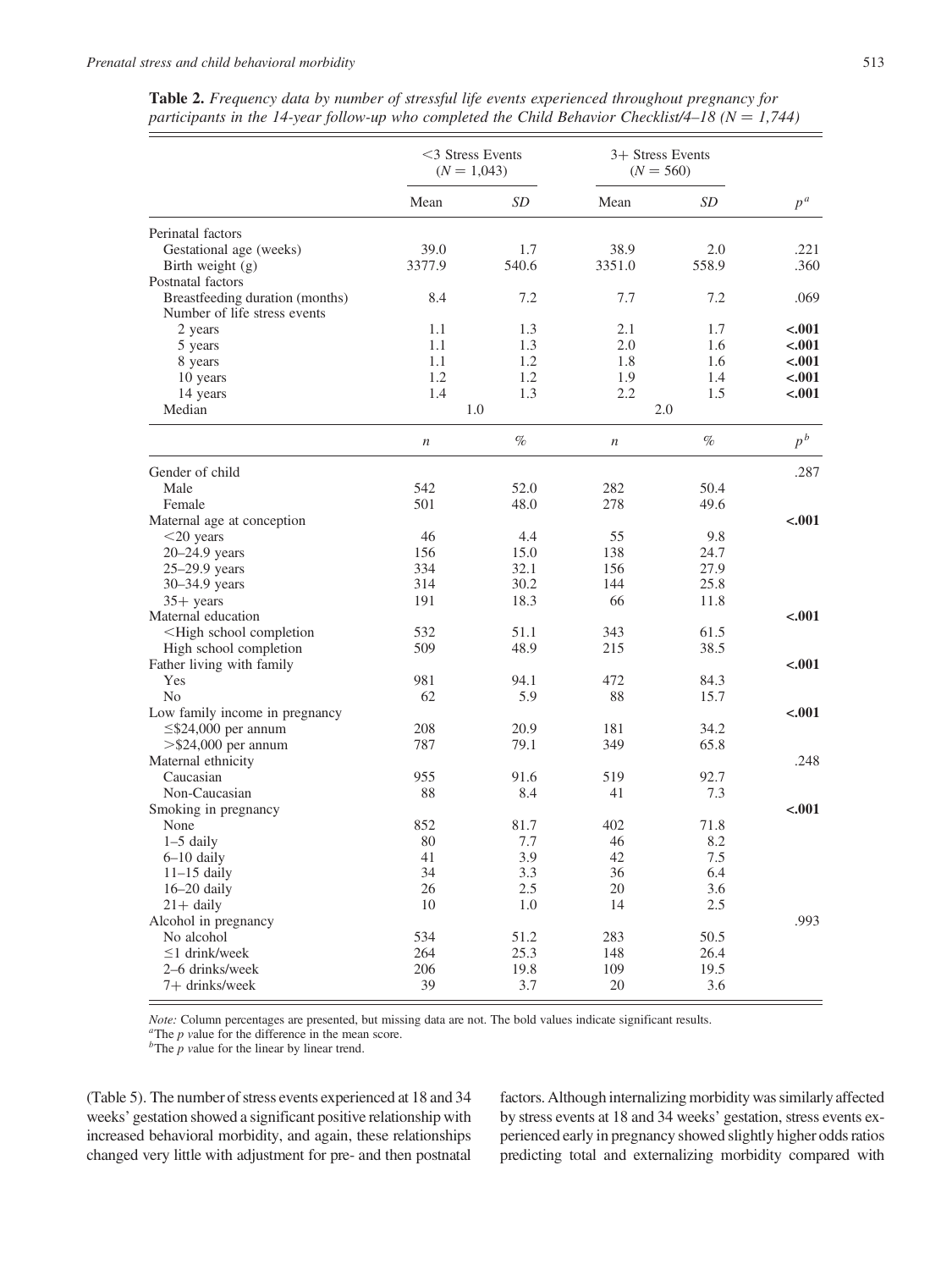|                                        | <b>Stress Events</b> |            |            |            |            |            |             |  |
|----------------------------------------|----------------------|------------|------------|------------|------------|------------|-------------|--|
|                                        | None                 | One        | Two        | Three      | Four       | Five       | Six or More |  |
| Total behavior                         |                      |            |            |            |            |            |             |  |
| Unadjusted $OR^a$                      | Ref.                 | 1.30       | 1.30       | $2.68**$   | $2.50**$   | $3.34**$   | $6.14**$    |  |
| 95% CI                                 |                      | 0.91, 1.85 | 0.91, 1.87 | 1.87, 3.84 | 1.67, 3.77 | 2.11, 5.28 | 4.09, 9.22  |  |
| $\boldsymbol{p}$                       |                      | .149       | .151       | < 0.001    | < 0.001    | < 0.001    | < 0.001     |  |
| Adjusted OR prenatal <sup>b</sup>      | Ref.                 | 1.19       | 1.20       | $2.26**$   | $2.15***$  | $2.76**$   | $5.17**$    |  |
| 95% CI                                 |                      | 0.82, 1.72 | 0.82, 1.75 | 1.55, 3.31 | 1.40, 3.32 | 1.72, 4.42 | 3.33, 8.02  |  |
| p                                      |                      | .365       | .356       | < .001     | 0.001      | < 0.001    | < 0.001     |  |
| Adjusted OR all variables <sup>c</sup> | Ref.                 | 1.15       | 1.02       | $1.86**$   | $1.62*$    | $2.12*$    | $4.14**$    |  |
| 95% CI                                 |                      | 0.78, 1.68 | 0.69, 1.52 | 1.25, 2.77 | 1.04, 2.52 | 1.25, 3.61 | 2.56, 6.69  |  |
| $\boldsymbol{p}$                       |                      | .488       | .905       | .002       | .033       | .005       | < 0.001     |  |
| Internalizing behavior                 |                      |            |            |            |            |            |             |  |
| Unadjusted $OR^a$                      | Ref.                 | 1.32       | 1.3        | $2.01**$   | $1.73*$    | $2.79**$   | $5.22**$    |  |
| 95% CI                                 |                      | 0.95, 1.83 | 0.93, 1.83 | 1.41, 2.88 | 1.16, 2.58 | 1.83, 4.24 | 3.60, 7.58  |  |
| $\boldsymbol{p}$                       |                      | .103       | .131       | < 0.001    | .007       | < 0.001    | < 0.001     |  |
| Adjusted OR prenatal <sup>b</sup>      | Ref.                 | 1.27       | 1.26       | $1.83**$   | $1.57*$    | $2.62**$   | $5.11**$    |  |
| 95% CI+                                |                      | 0.90, 1.79 | 0.88, 1.80 | 1.25, 2.67 | 1.04, 2.37 | 1.72, 3.98 | 3.39, 7.70  |  |
| $\boldsymbol{p}$                       |                      | .167       | .214       | .002       | .032       | < .001     | < .001      |  |
| Adjusted OR all variables <sup>c</sup> | Ref.                 | 1.31       | 1.23       | $1.55*$    | 1.38       | $2.14**$   | $4.22**$    |  |
| 95% CI                                 |                      | 0.92, 1.88 | 0.84, 1.79 | 1.03, 2.33 | 0.88, 2.15 | 1.33, 3.43 | 2.70, 6.58  |  |
| $\boldsymbol{p}$                       |                      | .14        | .295       | .034       | .158       | .002       | < .001      |  |
| Externalizing behavior                 |                      |            |            |            |            |            |             |  |
| Unadjusted $OR^a$                      | Ref.                 | 1.17       | 1.02       | $1.82**$   | $2.48**$   | $2.90**$   | $4.54**$    |  |
| 95% CI                                 |                      | 0.84, 1.64 | 0.73, 1.43 | 1.28, 2.60 | 1.70, 3.61 | 1.84, 4.58 | 3.02, 6.82  |  |
| $\boldsymbol{p}$                       |                      | .363       | .918       | .001       | < 0.001    | < 0.001    | < 0.001     |  |
| Adjusted OR prenatal <sup>b</sup>      | Ref.                 | 1.06       | 0.96       | $1.49*$    | $2.09**$   | $2.34**$   | $3.47**$    |  |
| 95% CI                                 |                      | 0.75, 1.50 | 0.67, 1.37 | 1.02, 2.18 | 1.41, 3.09 | 1.48, 3.72 | 2.24, 5.39  |  |
| $\boldsymbol{p}$                       |                      | .758       | .819       | .039       | $<.001$    | $<.001$    | < .001      |  |
| Adjusted OR all variables <sup>c</sup> | Ref.                 | 1.04       | 0.84       | 1.21       | $1.65*$    | $1.69*$    | $2.53**$    |  |
| 95% CI                                 |                      | 0.73, 1.51 | 0.58, 1.21 | 0.81, 1.82 | 1.09, 2.51 | 1.02, 2.80 | 1.55, 4.14  |  |
| $\boldsymbol{p}$                       |                      | .802       | .345       | .352       | .019       | .042       | < .001      |  |
|                                        |                      |            |            |            |            |            |             |  |

|  |  | Table 3. Adjusted logistic regression analysis showing effect of each additional stress event during pregnancy (compared |  |  |  |  |  |
|--|--|--------------------------------------------------------------------------------------------------------------------------|--|--|--|--|--|
|  |  | with no events) on clinically significant Child Behavior Checklist T scores (binary indicator, $T \ge 60$ )              |  |  |  |  |  |

*Note:* OR, odds ratio; 95% CI, 95% confidence intervals. The bold values indicate significant results.  $\alpha$ Adjusted for child's age at follow-up (and child's age at follow-up squared).

 ${}^b$ Adjusted for maternal smoking in pregnancy, maternal alcohol intake at 18 weeks, maternal age at conception, maternal education at pregnancy, total family income, presence of the biological father in the family home, maternal ethnicity, child's age at follow-up (and child's age at follow-up squared).

<sup>c</sup>Adjusted for maternal smoking in pregnancy, maternal alcohol intake at 18 weeks, maternal age at conception, maternal education at pregnancy, total family income, presence of the biological father in the family home, maternal ethnicity, child's age at follow-up (and child's age at follow-up squared), gestational age (weeks), birth weight (g), breastfeeding (months), and experience of life stress events within each follow-up period.  $*_p$  < .05.  $*_p$  < .005.

stress at 34 weeks' gestation. Therewas no significant difference between the odds ratios for events at 18 weeks' compared with events at 34 weeks' gestation for any of our outcomes.

# **Discussion**

This study on the number, nature, and timing of prenatal psychosocial stress on emotional development of the child suggests that the maternal experience of stressful events during pregnancy is associated with higher behavioral morbidity for offspring in childhood and adolescence when compared with the offspring of mothers with no experience of stressful events during pregnancy. Both independent and dependent stressors were associated with increased behavioral problems, and the effect of stress experience at 18 weeks' gestation showed a slightly higher risk than stress experienced at 34 weeks' gestation for total and externalizing behavior. The maternal experience of multiple stressful events during pregnancy was also associated with (a) an increased likelihood for the mother to be further exposed to stressful events after birth and (b) indicators of general social disadvantage. Our findings show that the effect of stress events in pregnancy remained a significant predictor of behavioral problems in children and adolescents independent of pre- and postnatal confounding variables.

Our results concerning the relationship between the number of stressful events in pregnancy and behavioral impact on the child support a linear dose–response relationship. We have previously shown that increasing numbers of prenatal stress events experienced resulted in increased behavioral problems for children in the preschool years and these data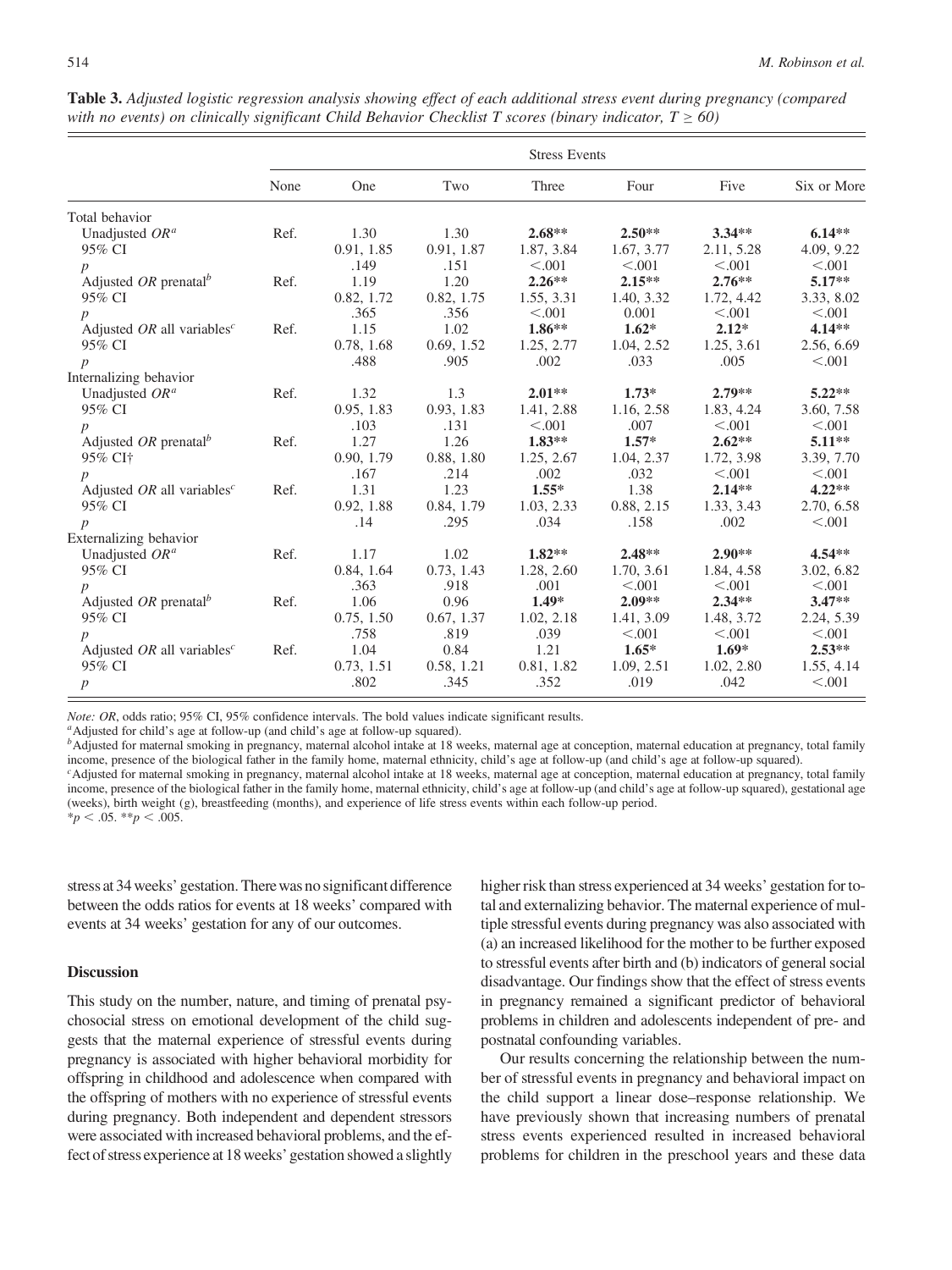

Figure 3. Odds ratios from the adjusted logistic regression analyses showing the effect of each additional stress event during pregnancy (compared with no events) on clinically significant Child Behavior Checklist total, internalizing, and externalizing T scores (binary indicator,  $T \geq 60$ ).

extend those findings (Robinson et al., 2008). Another study has found that when mothers experienced six or more life stress events problem behaviors in their children increased, but this study was not specific to stress in pregnancy (Hook, Hagglof, & Thernlund, 1995). Increasing numbers of prenatal stressful events experienced by the mother have also been associated with a reduced length of breastfeeding (Li et al., 2008), and an increased rate of birth defects (Carmichael et al., 2007). Most of the literature implicitly assumes that the effect of stress is cumulative and additive, implying that more stress leads to poorer outcomes (Carmichael et al., 2007; Lobel, 1994). Certainly, a high level of anxiety in pregnancy has been linked with adverse mental health outcomes in the early years based on evidence from a population cohort study focused primarily on maternal mental health (Field & Diego, 2008) and a prospective pregnancy cohort study similar to that reported here (O'Connor et al., 2002).

Research on the impact of maternal stress suggests that the experience of traumatic events beyond the individual's control, such as major disasters, can influence the development of mental health-related behavioral problems in offspring (Malaspina et al., 2008). In our study, the experience of both dependent and independent psychosocial stress events impacted on the development of child behavioral problems, although stressful life events that the mother had some control over showed a slightly stronger association with the development of total and externalizing morbidity in offspring. The presence of similar effects between dependent and independent stress event exposure would indicate that events that are at least partially influenced by the actions of the individual do not vary greatly from those events beyond the individual's control in terms of impacting on behavioral outcomes for offspring.

This study observed that stress events experienced before 18 weeks' gestation as well as between 18 and 34 weeks' gestation were associated with a higher risk of problem behavior, but stress events experienced before 18 weeks' gestation had slightly more impact on total and externalizing morbidity in offspring than stress events experienced later in pregnancy. Previous reports have been divided over the effect of timing on the development of behavioral problems (Kofman, 2002). Those that have found time-specific stress influences in pregnancy have theorized that the effects are due to critical fetal developmental stages (O'Connor et al., 2002), although this theory is yet to be more widely supported (Austin, Leader, &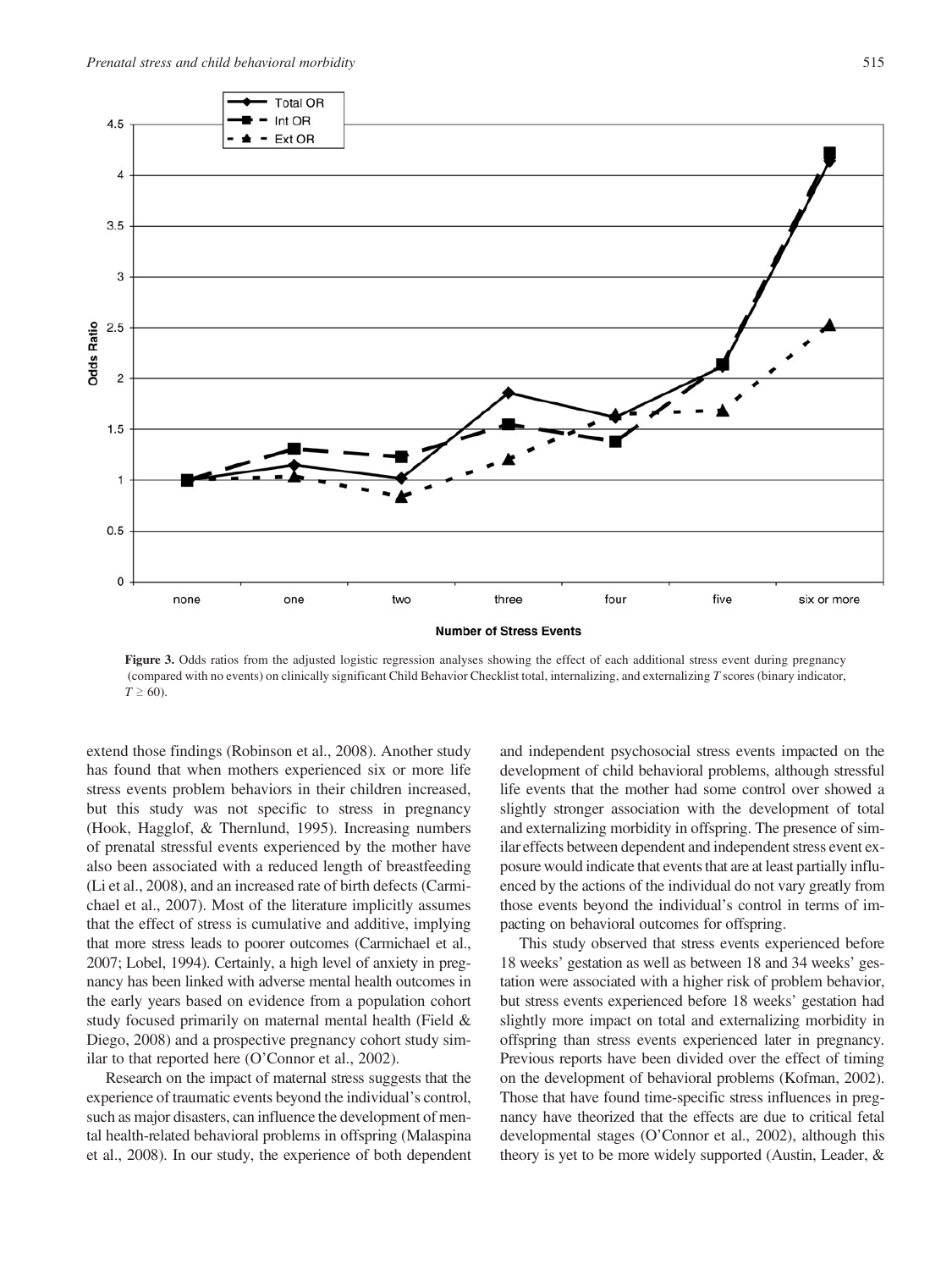|                        |            | Number of Events              |            |                                    |            |
|------------------------|------------|-------------------------------|------------|------------------------------------|------------|
|                        |            | <b>Total Behavior</b>         |            |                                    |            |
| Independent stress     |            |                               |            |                                    |            |
| Unadj. $OR^a$          | $1.35**$   | Adj. OR prenatal <sup>b</sup> | $1.32**$   | Adj. OR all variables <sup>c</sup> | $1.23**$   |
| 95% CI                 | 1.21, 1.50 | 95% CI                        | 1.18, 1.48 | 95% CI                             | 1.09, 1.39 |
| $\boldsymbol{p}$       | < 0.001    | $\boldsymbol{p}$              | < 0.001    | $\boldsymbol{p}$                   | .001       |
| Dependent stress       |            |                               |            |                                    |            |
| Unadj. OR <sup>a</sup> | $1.39**$   | Adj. OR prenatal <sup>b</sup> | $1.33**$   | Adj. OR all variables <sup>c</sup> | $1.29**$   |
| 95% CI                 | 1.30, 1.49 | 95% CI                        | 1.23, 1.44 | 95% CI                             | 1.18, 1.40 |
| $\boldsymbol{p}$       | < 0.001    | $\boldsymbol{p}$              | < 0.001    | $\boldsymbol{p}$                   | < 0.001    |
|                        |            | <b>Internalizing Behavior</b> |            |                                    |            |
| Independent stress     |            |                               |            |                                    |            |
| Unadj. $OR^a$          | $1.35***$  | Adj. OR prenatal <sup>b</sup> | $1.37**$   | Adj. OR all variables <sup>c</sup> | $1.27**$   |
| 95% CI                 | 1.22, 1.49 | 95% CI                        | 1.20, 1.49 | 95% CI                             | 1.13, 1.42 |
| $\boldsymbol{p}$       | < .001     | $\boldsymbol{p}$              | < 0.001    | $\boldsymbol{p}$                   | < 0.001    |
| Dependent stress       |            |                               |            |                                    |            |
| Unadj. OR <sup>a</sup> | $1.31**$   | Adj. OR prenatal <sup>b</sup> | $1.29**$   | Adj. OR all variables <sup>c</sup> | $1.25***$  |
| 95% CI                 | 1.23, 1.40 | 95% CI                        | 1.20, 1.40 | 95% CI                             | 1.15, 1.36 |
| $\boldsymbol{p}$       | < 0.001    | $\boldsymbol{p}$              | < 0.001    | $\boldsymbol{p}$                   | < 0.001    |
|                        |            | <b>Externalizing Behavior</b> |            |                                    |            |
| Independent stress     |            |                               |            |                                    |            |
| Unadj. OR <sup>a</sup> | $1.24**$   | Adj. OR prenatal $^b$         | $1.22**$   | Adj. OR all variables <sup>c</sup> | 1.12       |
| 95% CI                 | 1.12, 1.38 | 95% CI                        | 1.09, 1.36 | 95% CI                             | 0.99, 1.26 |
| $\boldsymbol{p}$       | < 0.001    | $\boldsymbol{p}$              | < 0.001    | $\boldsymbol{p}$                   | .065       |
| Dependent stress       |            |                               |            |                                    |            |
| Unadj. $OR^a$          | $1.38**$   | Adj. OR prenatal <sup>b</sup> | $1.29**$   | Adj. OR all variables <sup>c</sup> | $1.22**$   |
| 95% CI                 | 1.28, 1.48 | 95% CI                        | 1.19, 1.39 | 95% CI                             | 1.12, 1.33 |
| $\boldsymbol{p}$       | < 0.001    | $\boldsymbol{p}$              | < 0.001    | $\boldsymbol{p}$                   | < 0.001    |

| Table 4. Adjusted logistic regression analysis showing effect of the number of independent and dependent stress events |  |  |
|------------------------------------------------------------------------------------------------------------------------|--|--|
| during pregnancy on clinically significant Child Behavior Checklist T scores (binary indicator, $T \ge 60$ )           |  |  |

*Note:* OR, odds ratio; 95% CI, 95% confidence intervals. The bold values indicate significant results.  $\alpha$ Adjusted for child's age at follow-up (and child's age at follow-up squared).

<sup>b</sup>Adjusted for maternal smoking in pregnancy, maternal alcohol intake at 18 weeks, maternal age at conception, maternal education at pregnancy, total family income, presence of the biological father in the family home, maternal ethnicity, child's age at follow-up (and child's age at follow-up squared).

<sup>c</sup>Adjusted for maternal smoking in pregnancy, maternal alcohol intake at 18 weeks, maternal age at conception, maternal education at pregnancy, total family income, presence of the biological father in the family home, maternal ethnicity, child's age at follow-up (and child's age at follow-up squared), gestational age (weeks), birth weight (g), breastfeeding (months), and experience of life stress events within each follow-up period. \*\* $p < .005$ .

Reilly, 2005). Our results do not allow us to make specific comments about the relationship between the experience of the stressor and the developmental window of critical brain function underlying neurobehavioral development during childhood. In contrast, maternal responsiveness to stressful events is known to gradually dampen over time due to pregnancy-related physiological changes in stress sensitive hormones (Mastorakos & Ilias, 2000), which may suggest that life events experienced later in pregnancy were perceived as less stressful than when experienced earlier in pregnancy (Glynn et al., 2004; Laplante et al., 2004).

## Potential mechanisms

The etiological pathways of adverse neurobehavioral development appear deeply entangled. Possible causal mechanisms linking stress and neurobehavioral outcomes include (a) stress sensitivity and consequent psychoneuroendocrine changes underlying poorer behavior (Seckl & Holmes, 2007), (b) inadequacies in material circumstances related to child mental health (Gravelle, 1998; Wolfson, Kaplan, Lynch, Ross, & Backlund, 1999), and (c) maternal deficits in psychosocial domains such as attachment quality and parenting (Leonhardt, Matthews, Meaney, & Walker, 2007; Paarlberg et al., 1995).

Stress hormones are believed to contribute to the biological mechanism underlying the adverse effects of prenatal stress on fetal development and growth (Newnham, Moss, Nitsos, Sloboda, & Challis, 2002; Seckl & Holmes, 2007). Despite pregnancy-related alterations in neuroendocrine stress markers (Kammerer, Taylor, & Glover, 2006), various self-reported prenatal psychosocial stress variables have been reported to correlate with elevated maternal adrenocorticotrophin hor-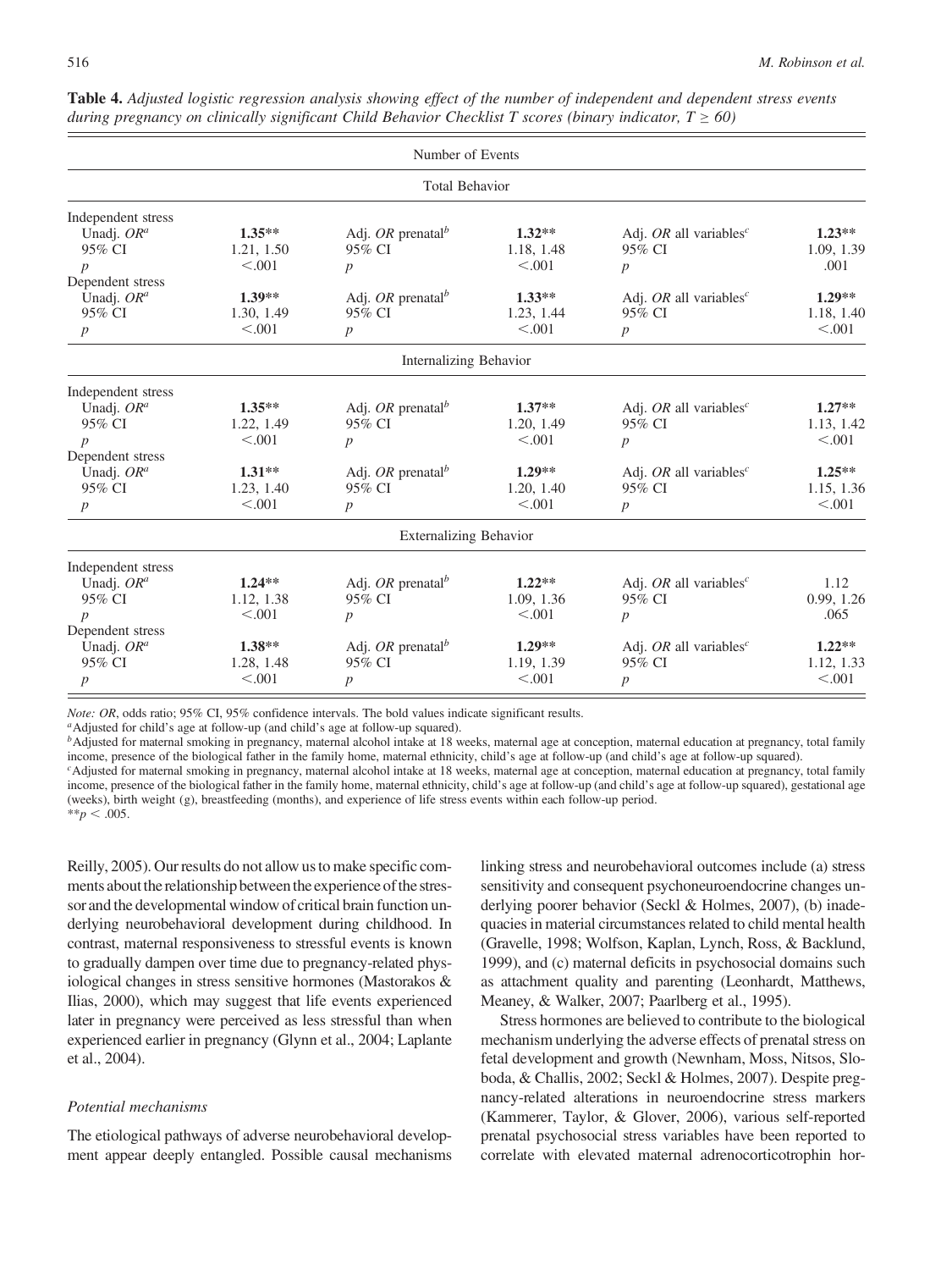|                         |                        |                                         | Number of Events              |                                      |                        |
|-------------------------|------------------------|-----------------------------------------|-------------------------------|--------------------------------------|------------------------|
|                         |                        |                                         | <b>Total Behavior</b>         |                                      |                        |
| 18 weeks                |                        |                                         |                               |                                      |                        |
| Unadj. $OR^a$           | $1.44**$               | Adj. OR prenatal <sup>b</sup>           | $1.36**$                      | Adj. OR all variables <sup>c</sup>   | $1.31**$               |
| 95% CI                  | 1.33, 1.56             | 95% CI                                  | 1.25, 1.49                    | 95% CI                               | 1.19, 1.44             |
| $\boldsymbol{p}$        | < .001                 | $\boldsymbol{p}$                        | < 0.001                       | $\boldsymbol{p}$                     | < 0.001                |
| 34 weeks                |                        |                                         |                               |                                      |                        |
| Unadj. $OR^a$<br>95% CI | $1.45**$<br>1.33, 1.57 | Adj. OR prenatal <sup>b</sup><br>95% CI | $1.39**$<br>1.26, 1.52        | Adj. OR all variables $^c$<br>95% CI | $1.28**$<br>1.16, 1.41 |
|                         | < 0.001                |                                         | < 0.001                       |                                      | < 0.001                |
| $\boldsymbol{p}$        |                        | $\boldsymbol{p}$                        |                               | $\boldsymbol{p}$                     |                        |
|                         |                        |                                         | <b>Internalizing Behavior</b> |                                      |                        |
| 18 weeks                |                        |                                         |                               |                                      |                        |
| Unadj. $OR^a$           | $1.35***$              | Adj. OR prenatal $^b$                   | $1.31**$                      | Adj. OR all variables <sup>c</sup>   | $1.26**$               |
| 95% CI                  | 1.25, 1.45             | 95% CI                                  | 1.21, 1.43                    | 95% CI                               | 1.15, 1.38             |
| $\boldsymbol{p}$        | < 0.001                | $\boldsymbol{p}$                        | < .001                        | $\boldsymbol{p}$                     | < 0.001                |
| 34 weeks                |                        |                                         |                               |                                      |                        |
| Unadj. $OR^a$           | $1.40**$               | Adj. OR prenatal <sup>b</sup>           | $1.38**$                      | Adj. OR all variables <sup>c</sup>   | $1.28**$               |
| 95% CI                  | 1.29, 1.51             | 95% CI                                  | 1.26, 1.50                    | 95% CI                               | 1.17, 1.40             |
| $\boldsymbol{p}$        | < 0.001                | $\boldsymbol{p}$                        | < 0.001                       | $\boldsymbol{p}$                     | < 0.001                |
|                         |                        |                                         | <b>Externalizing Behavior</b> |                                      |                        |
| 18 weeks                |                        |                                         |                               |                                      |                        |
| Unadj. OR <sup>a</sup>  | $1.37**$               | Adj. OR prenatal <sup>b</sup>           | $1.29**$                      | Adj. OR all variables <sup>c</sup>   | $1.23**$               |
| 95% CI                  | 1.26, 1.48             | 95% CI                                  | 1.18, 1.41                    | 95% CI                               | 1.11, 1.35             |
| $\boldsymbol{p}$        | < 0.001                | $\boldsymbol{p}$                        | < .001                        | $\boldsymbol{p}$                     | < 0.001                |
| 34 weeks                |                        |                                         |                               |                                      |                        |
| Unadj. $OR^a$           | $1.38**$               | Adj. OR prenatal <sup>b</sup>           | $1.29**$                      | Adj. OR all variables <sup>c</sup>   | $1.17**$               |
| 95% CI                  | 1.27, 1.51             | 95% CI                                  | 1.18, 1.42                    | 95% CI                               | 1.06, 1.29             |
| $\boldsymbol{p}$        | < 0.001                | $\boldsymbol{p}$                        | < 0.001                       | $\boldsymbol{p}$                     | .002                   |

Table 5. Results of logistic regression models with generalized estimating equations examining the effect of stress at 18 and 34 weeks gestation on Child Behavior Checklist morbidity from age 2 to 14 years (N surveys  $= 9,837$ )

*Note:* OR, odds ratio; 95% CI, 95% confidence intervals. The bold values indicate significant results.  $\alpha$ Adjusted for child's age at follow-up (and child's age at follow-up squared).

<sup>b</sup>Adjusted for maternal smoking in pregnancy, maternal alcohol intake at 18 weeks, maternal age at conception, maternal education at pregnancy, total family income, presence of the biological father in the family home, maternal ethnicity, child's age at follow-up (and child's age at follow-up squared).<br>"Adjusted for maternal smoking in pregnancy, maternal alcohol intake family income, presence of the biological father in the family home, maternal ethnicity, child's age at follow-up (and child's age at follow-up squared), gestational age (weeks), birth weight (g), breastfeeding (months), and experience of life stress events within each follow-up period. \*\* $p < .005$ .

mone and cortisol levels at around 28 weeks of pregnancy (Field & Diego, 2008; Wadhwa, Dunkel-Schetter, Chicz-De-Met, Porto, & Sandman, 1996). Circulating cortisol levels exceeding basal concentrations appear able to cross the placenta (Seckl & Holmes, 2007) and to have the potential to negatively affect the development of the fetal stress response system (DiPietro, 2004; Sloboda, Challis, Moss, & Newnham, 2005). Premature exposure to elevated cortisol via fetal programming could prepare the developing fetus for a world that the mother perceives as stressful, and the fetal adaptation to this perceived stressful environment could alter personality and predispose to behavioral problems through compromising changes in brain neurotransmitter activity (French, Hagan, Evans, Mullan, & Newnham, 2004; Sloboda et al., 2005).

However, the evidence for biological pathways linking stress experienced in pregnancy and behavioral problems is

less than compelling. The strong relationship between stress in pregnancy and socioeconomic disadvantage could also explain our results. Low socioeconomic status is associated with a number of social conditions that can increase children's exposure to delinquent and aggressive behaviors such as substance use, neighborhood and domestic violence, and child abuse (Baum, Garofalo, & Yali, 1999). Further, mothers who experience stress in pregnancy and later in life may be more likely to have poor parenting styles (e.g., harsh and physical punishment), which provides a negative role model for the offspring resulting in the encouragement of externalizing behaviors in children. These factors can impart their own adverse influence on child behavioral development and greater exposure may increase vulnerability to the effects of stress (Baum et al., 1999; Paarlberg et al., 1995). Although we adjusted for various socioeconomic status associated factors and later stress exposure, the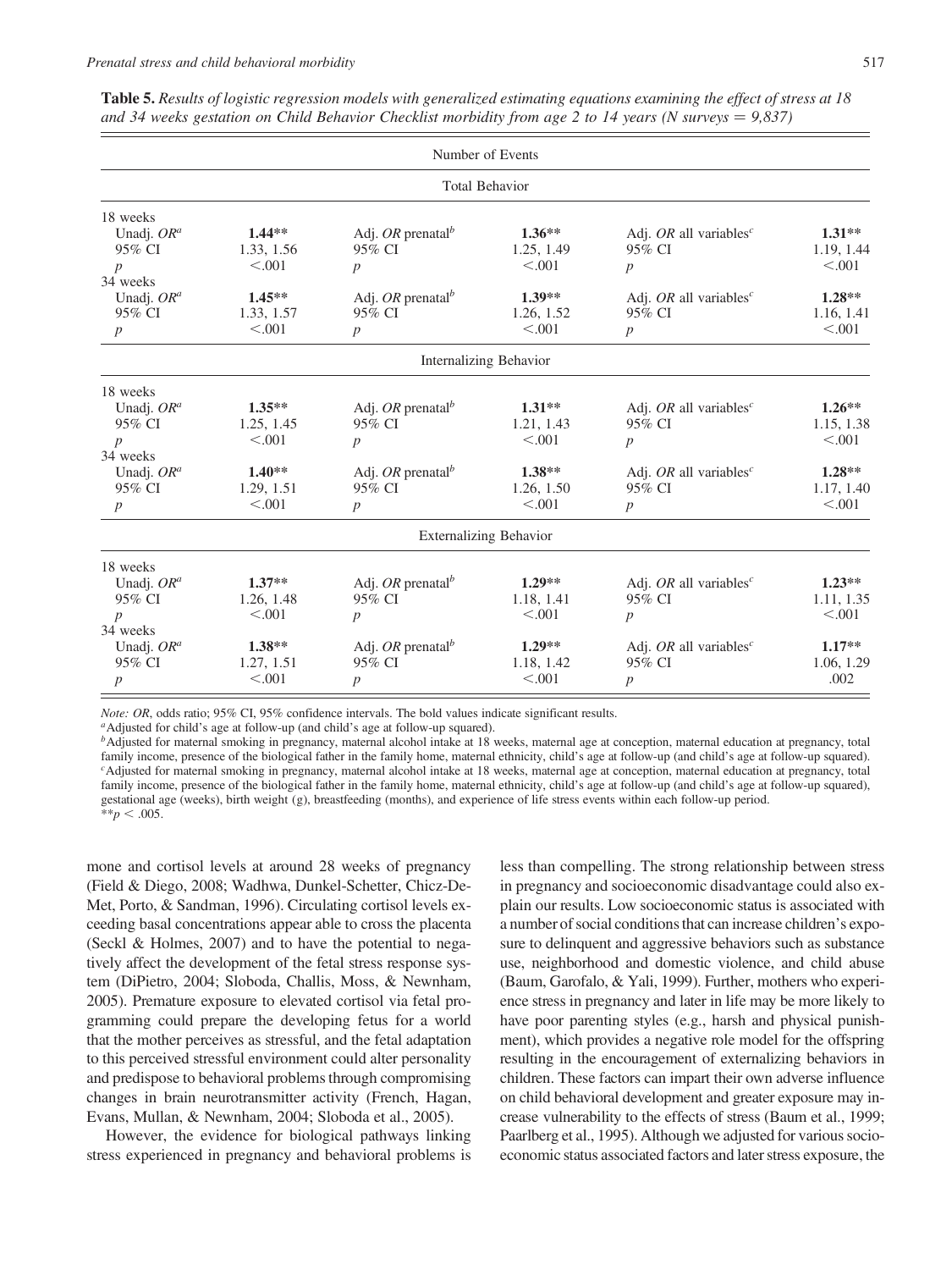situation is likely to be complex (Paarlberg et al., 1995; Talge et al., 2007; Van den Bergh et al., 2005). It is interesting that attempts to intervene in pregnancy by providing more psychosocial support have had mixed outcomes (Cowan & Cowan, 2002; Urizar et al., 2004; Villar et al., 1992) and the inconclusive evidence on the general effectiveness of antenatal stress reduction may point to the intricacy of the socioeconomic, psychosocial, and biological influences in pregnancy that may relate to problematic behavior in the offspring.

Our study has a number of strengths, particularly the use of prospectively collected data over 14 years that included information on a wide variety of potential confounders. A pregnancy cohort of this nature is essential for a rigorous analysis of the causal influence of stress in pregnancy on child development. The longitudinal follow-up of child behavior over time, together with the information collected on later stress exposure allowed us to examine the long-term effect on children of maternal experience of life stress events in pregnancy, plus the collection at two time points in pregnancy allowed us to determine the effects of timing without counting the same event twice. Our sample had adequate statistical power and it was population-based rather than clinical. The inclusion of maternal pregnancy concerns as a stress event was important because pregnancy and birth are often viewed as stressful experiences in their own right, particularly as they often initiate other stressful circumstances such as employment changes, financial pressures, and relationship adjustment (Saunders et al., 2006). This inclusion may also have indirectly brought into consideration other perinatal risks that may themselves lead to poor child outcomes, such as gestational hypertension and unplanned caesarean delivery (Saunders et al., 2006), although we controlled for gestational age and birth weight to assist in overcoming this limitation.

As a restraint to our study, we were unable to control for maternal depressive typology in pregnancy. Although there is evidence to suggest that life stress event scales are a proxy

#### References

- Achenbach, T. M. (1991). Manual for the Child Behavior Checklist/4–18 and 1991 profile. Burlington, VT: University of Vermont, Department of Psychiatry.
- Achenbach, T. M., Edelbrock, C., & Howell, C. T. (1987). Empirically based assessment of the behavioural/emotional problems of 2- and 3-year-old children. Journal of Abnormal Child Psychology, 15, 629– 650.
- Austin, M.-P., Hadzi-Pavlovic, D., Leader, L., Saint, K., & Parker, G. (2005). Maternal trait anxiety, depression and life event stress in pregnancy: Relationships with infant temperament. Early Human Development, 81, 183–190.
- Austin, M.-P., Leader, L., & Reilly, N. (2005). Prenatal stress, the hypothalamic–pituitary–adrenal axis, and fetal and infant neurobehaviour. Early Human Development, 81, 917–926.
- Baum, A., Garofalo, J. P., & Yali, A. M. (1999). Socioeconomic status and chronic stress: Does stress account for SES effects on health? Annals of the New York Academy of Sciences, 896, 131–144.
- Bérubé, R. L., & Achenbach, T. M. (2007). Bibliography of published studies using the ASEBA. Burlington, VT: University of Vermont, Research Center for Children, Youth, & Families.
- Brugha, T. S., & Cragg, D. (1990). The List of Threatening Experiences: The reliability and validity of a brief life events questionnaire. Acta Psychiatrica Scandinavica, 82, 77–81.

measure of maternal psychological distress, life stress scales do not specifically measure depression (Seguin et al., 1995). Further, when we adjusted for whether the mother had ever been treated for an emotional or mental health problem by the 8-year follow-up our results remained the same, although we acknowledge that some women with mental health problems may not have sought treatment. The use of the mother as single informant is potentially a limitation of this study, although the parent-report CBCL has been well validated (Warnick, Bracken, & Kasl, 2008). In addition, we could not be certain that we were truly studying independent as opposed to dependent stress, as independent stress events (e.g., death of a relative or divorce) may be followed by a psychologically stressful aftermath that is influenced by the individual's response and involvement (dependent stress). Finally, we acknowledge the potential for stressful life events to have occurred between 34 weeks' gestation and birth, which had not been recorded in our cohort.

# **Conclusion**

The maternal experience of multiple stressful events during pregnancy increases the risk of child behavioral problems during the first 14 years of life, and this effect arises from both ongoing dependent and independent stressors. Although the effect of stress in pregnancy on problem behavior later in childhood was evident at both time points studied, it is of further interest that the exposure to life stress events early in pregnancy was associated with greater risk for total and externalizing behavioral problems than stress at 34 weeks. These results clearly demonstrate the need to undertake trials of interventions designed to reduce stress for pregnant mothers, especially those at a higher risk of exposure to psychosocial stressors due to social disadvantage, in an attempt to limit the development of behavioral problems in their offspring.

- Carmichael, S. L., Shaw, G. M., Yang, W., Abrams, B., & Lammer, E. J. (2007). Maternal stressful life events and risks of birth defects. Epidemiology, 18, 356–361.
- Cohen, S., Kamarck, T., & Mermelstein, R. (1983). A global measure of perceived stress. Journal of Health and Social Behavior, 24, 385–396.
- Cowan, P. A., & Cowan, C. P. (2002). Interventions as tests of family systems theories: Marital and family relationships in children's development and psychopathology. Development and Psychopathology, 14, 731–759.
- DiPietro, J. A. (2004). The role of prenatal maternal stress in child development. Current Directions in Psychological Science, 13, 71–74.
- Dohrenwend, B. S., & Dohrenwend, B. P. (1978). Some issues in research on stressful life events. Journal of Nervous and Mental Disease, 166, 7–15.
- Dole, N., Savitz, D. A., Hertz-Picciotto, I., Siega-Riz, A. M., McMahon, M. J., & Buekens, P. (2003). Maternal stress and preterm birth. American Journal of Epidemiology, 157, 14–24.
- Entringer, S., Wust, S., Kumsta, R., Layes, I. M., Nelson, E. L., Hellhammer, D. H., et al. (2008). Prenatal psychosocial stress exposure is associated with insulin resistance in young adults. American Journal of Obstetrics and Gynecology, 199, 498.e1–498.e7.
- Field, T., & Diego, M. (2008). Cortisol: The culprit prenatal stress variable. International Journal of Neuroscience, 118, 1181–1205.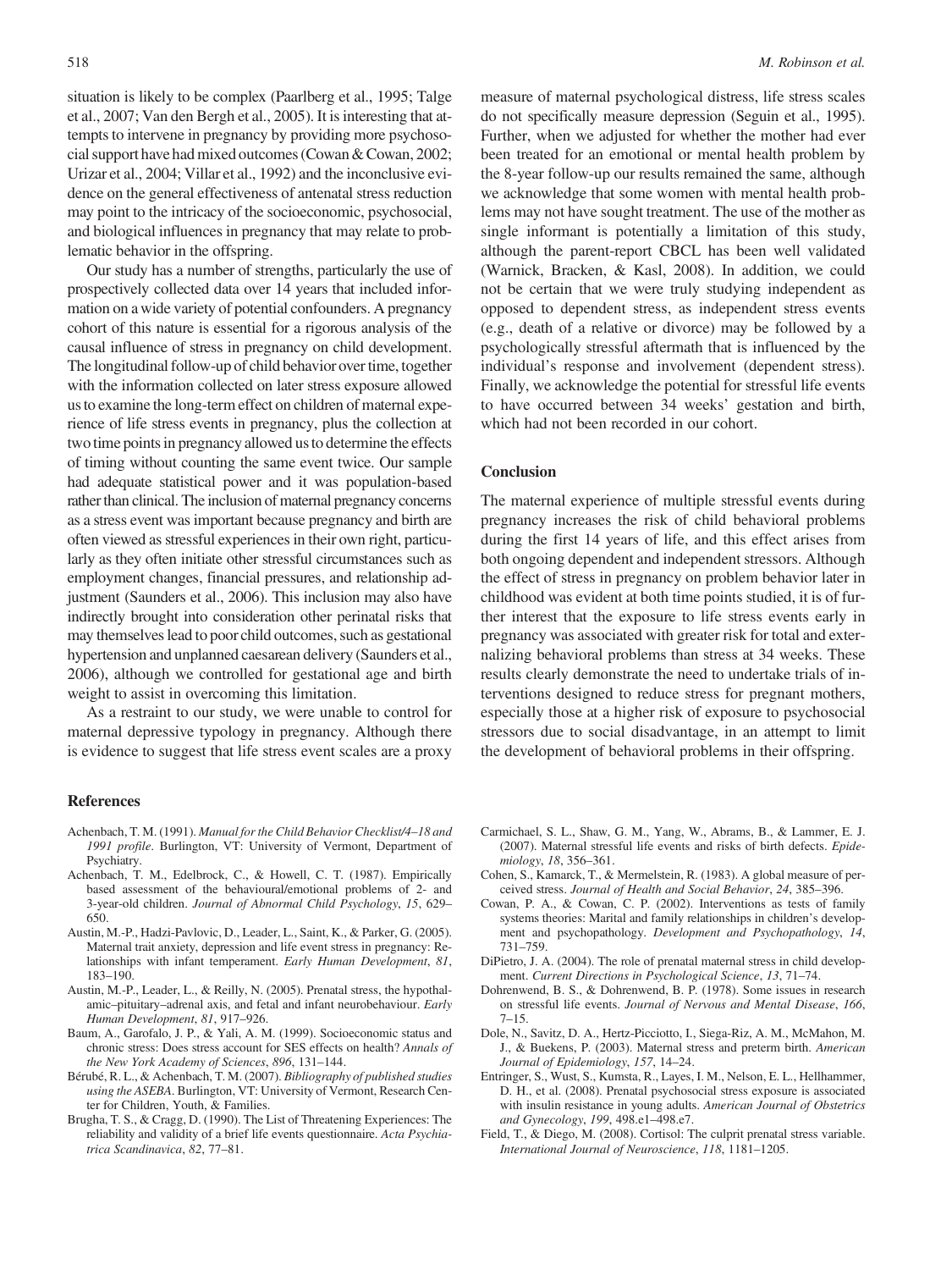- French, N. P., Hagan, R., Evans, S. F., Mullan, A., & Newnham, J. P. (2004). Repeated antenatal corticosteroids: Effects on cerebral palsy and childhood behavior. American Journal of Obstetrics and Gynecology, 190, 588–595.
- Geller, P. A. (2004). Pregnancy as a stressful life event. CNS Spectrums, 9, 188–197.
- Glynn, L. M., Dunkel-Schetter, C., Wadhwa, P. D., & Sandman, C. A. (2004). Pregnancy affects appraisal of negative life events. Journal of Psychosomatic Research, 56, 47–52.
- Glynn, L. M., Wadhwa, P. D., Dunkel-Schetter, C., Chicz-Demet, A., & Sandman, C. A. (2001). When stress happens matters: effects of earthquake timing on stress responsivity in pregnancy. American Journal of Obstetrics and Gynecology, 184, 637–642.
- Gravelle, H. (1998). How much of the relation between population mortality and unequal distribution of income is a statistical artefact? British Medical Journal, 316, 382–385.
- Hammen, C. (1991). Generation of stress in the course of unipolar depression. Journal of Abnormal Psychology, 100, 555–561.
- Hedegaard, M., Henriksen, T. B., Sabroe, S., & Secher, N. J. (1993). Psychological distress in pregnancy and preterm delivery. British Medical Journal, 307, 234–239.
- Holmes, T. H., & Rahe, R. H. (1967). The Social Readjustment Rating Scale. Journal of Psychosomatic Research, 11, 213–218.
- Hook, B., Hagglof, B., & Thernlund, G. (1995). Life events and behavioural deviances in childhood: A longitudinal study of a normal population. European Child and Adolescent Psychiatry, 4, 153–164.
- Huizink, A. C., Robles de Medina, P. G., Mulder, E. J. H., Visser, G. H. A., & Buitelaar, J. K. (2003). Stress during pregnancy is associated with developmental outcome in infancy. Journal of Child Psychology and Psychiatry, 44, 810–818.
- Kammerer, M., Taylor, A., & Glover, V. (2006). The HPA axis and perinatal depression: A hypothesis. Archives of Women's Mental Health, 9, 187–196.
- Kofman, O. (2002). The role of prenatal stress in the etiology of developmental behavioural disorders. Neuroscience & Biobehavioral Reviews, 26, 457–470.
- Laplante, D. P., Barr, R. G., Brunet, A., Galbaud du Fort, G., Meaney, M. L., Saucier, J. F., et al. (2004). Stress during pregnancy affects general intellectual and language functioning in human toddlers. Pediatric Research, 56, 400–410.
- Leonhardt, M., Matthews, S. G., Meaney, M. J., & Walker, C. D. (2007). Psychological stressors as a model of maternal adversity: Diurnal modulation of corticosterone responses and changes in maternal behavior. Hormones and Behavior, 51, 77–88.
- Li, J., Kendall, G. E., Henderson, S., Downie, J., Landsborough, L., & Oddy, W. H. (2008). Maternal psychosocial wellbeing in pregnancy and breastfeeding duration. Acta Paediatrica, 97, 221–225.
- Lobel, M. (1994). Conceptualizations, measurement, and effects of prenatal maternal stress on birth outcomes. Journal of Behavioral Medicine, 17, 225–272.
- Malaspina, D., Corcoran, C., Kleinhaus, K. R., Perrin, M. C., Fennig, S., Nahon, D., et al. (2008). Acute maternal stress in pregnancy and schizophrenia in offspring: A cohort prospective study. BMC Psychiatry, 8, 71.
- Mastorakos, G., & Ilias, I. (2000). Maternal hypothalamic–pituitary–adrenal axis in pregnancy and the postpartum period. Postpartum-related disorders. Annals of the New York Academy of Sciences, 900, 95–106.
- Monroe, S. M., & Reid, M. W. (2008). Gene–environment interactions in depression research: Genetic polymorphisms and life-stress polyprocedures. Psychological Science, 19, 947–956.
- Newnham, J. P., Evans, S. F., Michael, C. A., Stanley, F. J., & Landau, L. I. (1993). Effects of frequent ultrasound during pregnancy: A randomised controlled trial. Lancet, 342, 887–891.
- Newnham, J. P., Moss, T. J., Nitsos, I., Sloboda, D. M., & Challis, J. R. G. (2002). Nutrition and the early origins of adult disease. Asia Pacific Journal of Clinical Nutrition, 11 (Suppl. 3), S537–S542.
- O'Connor, T. G., Heron, J., Golding, J., Beveridge, M., & Glover, V. (2002). Maternal antenatal anxiety and children's behavioural/emotional problems at 4 years: Report from the Avon Longitudinal Study of Parents and Children. British Journal of Psychiatry, 180, 502–508.
- Paarlberg, K. M., Vingerhoets, A. J., Passchier, J., Dekker, G. A., Heinen, A. G., & van Geijn, H. P. (1999). Psychosocial predictors of low birthweight: A prospective study. British Journal of Obstetrics and Gynaecology, 106, 834–841.
- Paarlberg, K. M., Vingerhoets, A. J., Passchier, J., Dekker, G. A., & Van Geijn, H. P. (1995). Psychosocial factors and pregnancy outcome: A review with emphasis on methodological issues. Journal of Psychosomatic Research, 39, 563–595.
- Robertson, E., Grace, S., Wallington, T., & Stewart, D. E. (2004). Antenatal risk factors for postpartum depression: A synthesis of recent literature. General Hospital Psychiatry, 26, 289–295.
- Robinson, M., Oddy, W. H., Li, J., Kendall, G. E., de Klerk, N. H., Silburn, S. R., et al. (2008). Pre- and postnatal influences on preschool mental health: A large-scale cohort study. Journal of Child Psychology and Psychiatry, 49, 1118–1128.
- Robinson, M., Oddy, W. H., McLean, N. J., Jacoby, P., Pennell, C. E., de Klerk, N. H., et al. (2010). Low-moderate prenatal alcohol exposure and risk to child behavioural development: A prospective cohort study. British Journal of Obstetrics and Gynaecology, 117, 1139–1152.
- Rodriguez, A., & Bohlin, G. (2005). Are maternal smoking and stress during pregnancy related to ADHD symptoms in children? Journal of Child Psychology and Psychiatry, 46, 246–254.
- Rondo, P. H., Ferreira, R. F., Nogueira, F., Ribeiro, M. C., Lobert, H., & Artes, R. (2003). Maternal psychological stress and distress as predictors of low birth weight, prematurity and intrauterine growth retardation. European Journal of Clinical Nutrition, 57, 266–272.
- Rudolph, K. D., & Hammen, C. (1999). Age and gender as determinants of stress exposure, generation, and reactions in youngsters: A transactional perspective. Child Development, 70, 660–677.
- Safford, S. M., Alloy, L. B., Abramson, L. Y., & Crossfield, A. G. (2007). Negative cognitive style as a predictor of negative life events in depression-prone individuals: A test of the stress generation hypothesis. Journal of Affective Disorders, 99, 147–154.
- Saunders, T. A., Lobel, M., Veloso, C., & Meyer, B. A. (2006). Prenatal maternal stress is associated with delivery analgesia and unplanned cesareans. Journal of Psychosomatic Obstetrics & Gynecology, 27, 141–146.
- Schneider, M. L., Roughton, E. C., Koehler, A. J., & Lubach, G. R. (1999). Growth and development following prenatal stress exposure in primates: An examination of ontogenetic vulnerability. Child Development, 70, 263–274.
- Seckl, J. R., & Holmes, M. C. (2007). Mechanisms of disease: Glucocorticoids, their placental metabolism and fetal "programming" of adult pathophysiology. Nature Clinical Practice Endocrinology and Metabolism, 3, 479–488.
- Seguin, L., Potvin, L., St-Denis, M., & Loiselle, J. (1995). Chronic stressors, social support, and depression during pregnancy. Obstetrics and Gynecology, 85, 583–589.
- Sloboda, D. M., Challis, J. R., Moss, T. J., & Newnham, J. P. (2005). Synthetic glucocorticoids: Antenatal administration and long-term implications. Current Pharmaceutical Design, 11, 1459–1472.
- Spauwen, J., Krabbendam, L., Lieb, R., Wittchen, H. U., & van Os, J. (2004). Early maternal stress and health behaviours and offspring expression of psychosis in adolescence. Acta Psychiatrica Scandinavica, 110, 356–364.
- Talge, N. M., Neal, C., & Glover, V. (2007). Antenatal maternal stress and long-term effects on child neurodevelopment: how and why? Journal of Child Psychology and Psychiatry, 48, 245–261.
- Tennant, C., & Andrews, G. (1976). A scale to measure the stress of life events. Australian and New Zealand Journal of Psychiatry, 10, 27–32.
- Urizar, G. G., Jr., Milazzo, M., Le, H. N., Delucchi, K., Sotelo, R., & Munoz, R. F. (2004). Impact of stress reduction instructions on stress and cortisol levels during pregnancy. Biological Psychology, 67, 275–282.
- Van den Bergh, B. R., Mulder, E. J., Mennes, M., & Glover, V. (2005). Antenatal maternal anxiety and stress and the neurobehavioural development of the fetus and child: Links and possible mechanisms. A review. Neuroscience & Biobehavioral Reviews, 29, 237–258.
- Villar, J., Farnot, U., Barros, F., Victora, C., Langer, A., & Belizan, J. M. (1992). A randomized trial of psychosocial support during high-risk pregnancies. The Latin American Network for Perinatal and Reproductive Research. New England Journal of Medicine, 327, 1266–1271.
- Wadhwa, P. D., Culhane, J. F., Rauh, V., Barve, S. S., Hogan, V., Sandman, C. A., et al. (2001). Stress, infection and preterm birth: A biobehavioural perspective. Paediatric and Perinatal Epidemiology, 15(Suppl. 2), 17–29.
- Wadhwa, P. D., Dunkel-Schetter, C., Chicz-DeMet, A., Porto, M., & Sandman, C. A. (1996). Prenatal psychosocial factors and the neuroendocrine axis in human pregnancy. Psychosomatic Medicine, 58, 432–446.
- Wadhwa, P. D., Sandman, C. A., Porto, M., Dunkel-Schetter, C., & Garite, T. J. (1993). The association between prenatal stress and infant birth weight